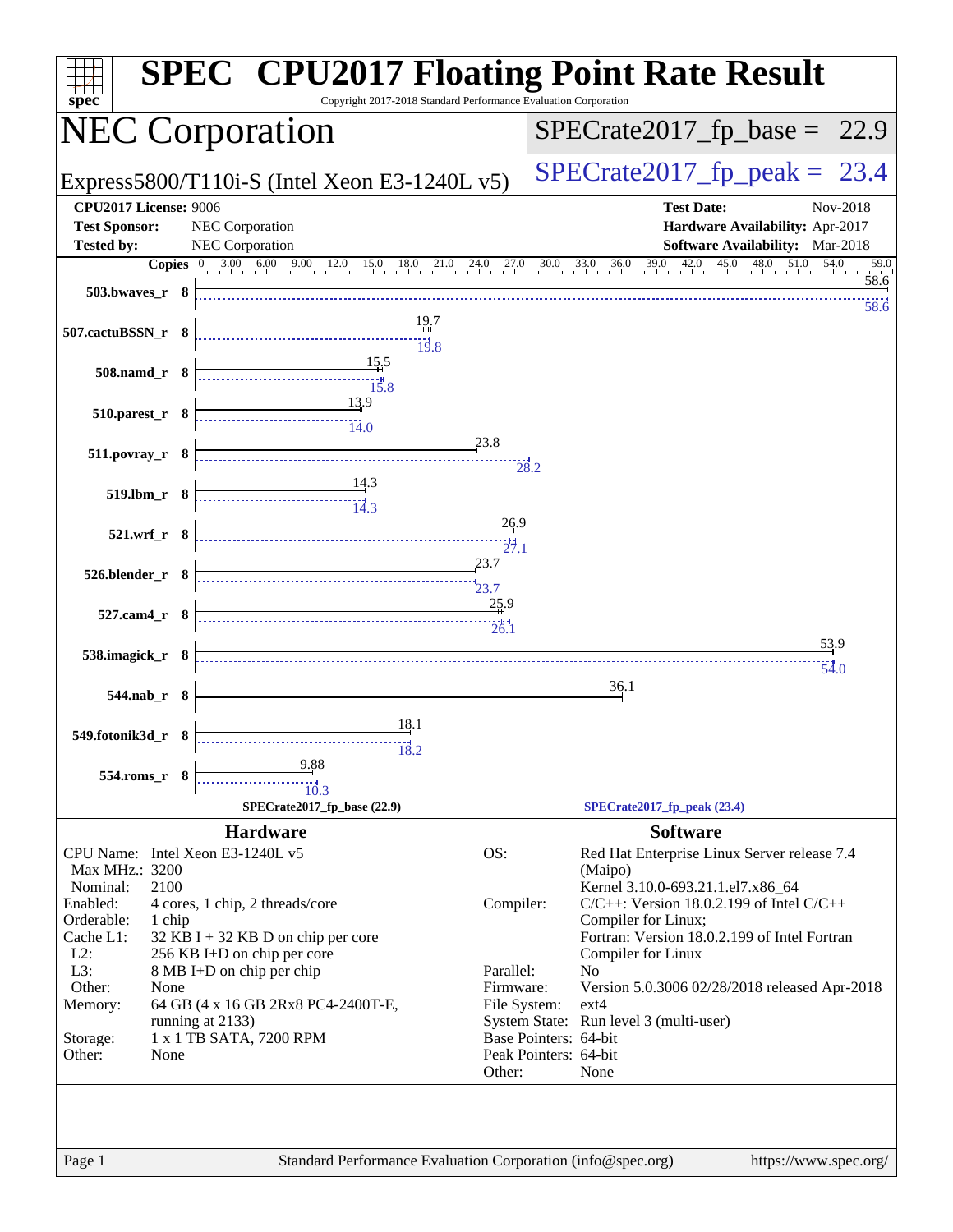

**[SPECrate2017\\_fp\\_peak =](http://www.spec.org/auto/cpu2017/Docs/result-fields.html#SPECrate2017fppeak) 23.4**

Results appear in the [order in which they were run.](http://www.spec.org/auto/cpu2017/Docs/result-fields.html#RunOrder) Bold underlined text [indicates a median measurement.](http://www.spec.org/auto/cpu2017/Docs/result-fields.html#Median)

### **[Submit Notes](http://www.spec.org/auto/cpu2017/Docs/result-fields.html#SubmitNotes)**

 The taskset mechanism was used to bind copies to processors. The config file option 'submit' was used to generate taskset commands to bind each copy to a specific processor. For details, please see the config file.

### **[Operating System Notes](http://www.spec.org/auto/cpu2017/Docs/result-fields.html#OperatingSystemNotes)**

Stack size set to unlimited using "ulimit -s unlimited"

### **[General Notes](http://www.spec.org/auto/cpu2017/Docs/result-fields.html#GeneralNotes)**

Environment variables set by runcpu before the start of the run: LD\_LIBRARY\_PATH = "/home/cpu2017/lib/ia32:/home/cpu2017/lib/intel64:/home/cpu2017/je5.0.1-32:/home/cpu2017/je5.0.1-64"

 Binaries compiled on a system with 1x Intel Core i7-6700K CPU + 32GB RAM memory using Redhat Enterprise Linux 7.5 Transparent Huge Pages enabled by default Prior to runcpu invocation Filesystem page cache synced and cleared with: sync; echo 3 > /proc/sys/vm/drop\_caches

 Yes: The test sponsor attests, as of date of publication, that CVE-2017-5754 (Meltdown) is mitigated in the system as tested and documented. Yes: The test sponsor attests, as of date of publication, that CVE-2017-5753 (Spectre variant 1)

**(Continued on next page)**

| Page 2 | Standard Performance Evaluation Corporation (info@spec.org) | https://www.spec.org/ |
|--------|-------------------------------------------------------------|-----------------------|
|        |                                                             |                       |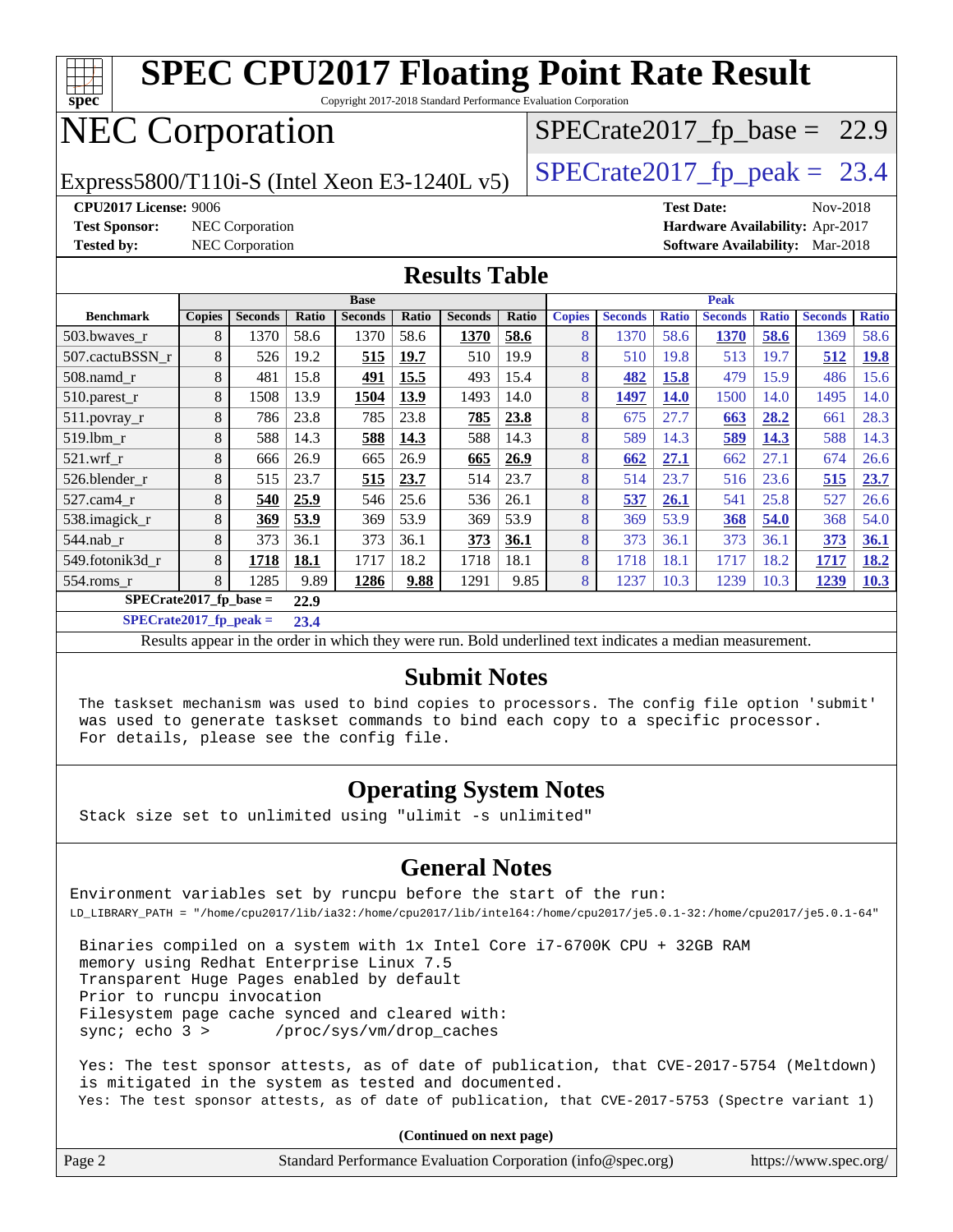| <b>SPEC CPU2017 Floating Point Rate Result</b><br>$Spec^*$<br>Copyright 2017-2018 Standard Performance Evaluation Corporation                                                                                                                                                                                                                                                                                                                             |                                                                                                                                              |                                                                                                                                                             |  |  |
|-----------------------------------------------------------------------------------------------------------------------------------------------------------------------------------------------------------------------------------------------------------------------------------------------------------------------------------------------------------------------------------------------------------------------------------------------------------|----------------------------------------------------------------------------------------------------------------------------------------------|-------------------------------------------------------------------------------------------------------------------------------------------------------------|--|--|
| <b>NEC Corporation</b>                                                                                                                                                                                                                                                                                                                                                                                                                                    |                                                                                                                                              | $SPECrate2017_fp\_base = 22.9$                                                                                                                              |  |  |
| Express5800/T110i-S (Intel Xeon E3-1240L v5)                                                                                                                                                                                                                                                                                                                                                                                                              |                                                                                                                                              | $SPECrate2017_fp\_peak = 23.4$                                                                                                                              |  |  |
| <b>CPU2017 License: 9006</b><br><b>Test Sponsor:</b><br>NEC Corporation<br>NEC Corporation<br><b>Tested by:</b>                                                                                                                                                                                                                                                                                                                                           |                                                                                                                                              | <b>Test Date:</b><br>Nov-2018<br>Hardware Availability: Apr-2017<br><b>Software Availability:</b> Mar-2018                                                  |  |  |
|                                                                                                                                                                                                                                                                                                                                                                                                                                                           | <b>General Notes (Continued)</b>                                                                                                             |                                                                                                                                                             |  |  |
| is mitigated in the system as tested and documented.<br>is mitigated in the system as tested and documented.                                                                                                                                                                                                                                                                                                                                              |                                                                                                                                              | Yes: The test sponsor attests, as of date of publication, that CVE-2017-5715 (Spectre variant 2)                                                            |  |  |
|                                                                                                                                                                                                                                                                                                                                                                                                                                                           | <b>Platform Notes</b>                                                                                                                        |                                                                                                                                                             |  |  |
| BIOS Settings:<br>Power Management Policy: Custom<br>Energy Performance: Performance<br>DCU Streamer Prefetcher: Disabled<br>Sysinfo program /home/cpu2017/bin/sysinfo<br>Rev: r5974 of 2018-05-19 9bcde8f2999c33d61f64985e45859ea9<br>running on t110is Fri Nov 16 20:41:58 2018<br>SUT (System Under Test) info as seen by some common utilities.<br>For more information on this section, see<br>https://www.spec.org/cpu2017/Docs/config.html#sysinfo |                                                                                                                                              |                                                                                                                                                             |  |  |
| From /proc/cpuinfo<br>model name : Intel(R) Xeon(R) CPU E3-1240L v5 @ 2.10GHz<br>"physical id"s (chips)<br>1<br>8 "processors"<br>cpu cores : 4<br>siblings : 8<br>physical 0: cores 0 1 2 3                                                                                                                                                                                                                                                              |                                                                                                                                              | cores, siblings (Caution: counting these is hw and system dependent. The following<br>excerpts from /proc/cpuinfo might not be reliable. Use with caution.) |  |  |
| From 1scpu:<br>Architecture:<br>$CPU$ op-mode( $s$ ):<br>Byte Order:<br>CPU(s):<br>On-line $CPU(s)$ list:<br>Thread(s) per core:<br>$Core(s)$ per socket:<br>Socket(s):<br>NUMA $node(s)$ :<br>Vendor ID:<br>CPU family:<br>Model:<br>Model name:<br>Stepping:<br>CPU MHz:<br>CPU max MHz:                                                                                                                                                                | x86 64<br>$32$ -bit, $64$ -bit<br>Little Endian<br>8<br>$0 - 7$<br>2<br>4<br>1<br>1<br>GenuineIntel<br>6<br>94<br>3<br>2758.054<br>3200.0000 | $Intel(R) Xeon(R) CPU E3-1240L v5 @ 2.10GHz$                                                                                                                |  |  |
| (Continued on next page)                                                                                                                                                                                                                                                                                                                                                                                                                                  |                                                                                                                                              |                                                                                                                                                             |  |  |
| Page 3                                                                                                                                                                                                                                                                                                                                                                                                                                                    | Standard Performance Evaluation Corporation (info@spec.org)                                                                                  | https://www.spec.org/                                                                                                                                       |  |  |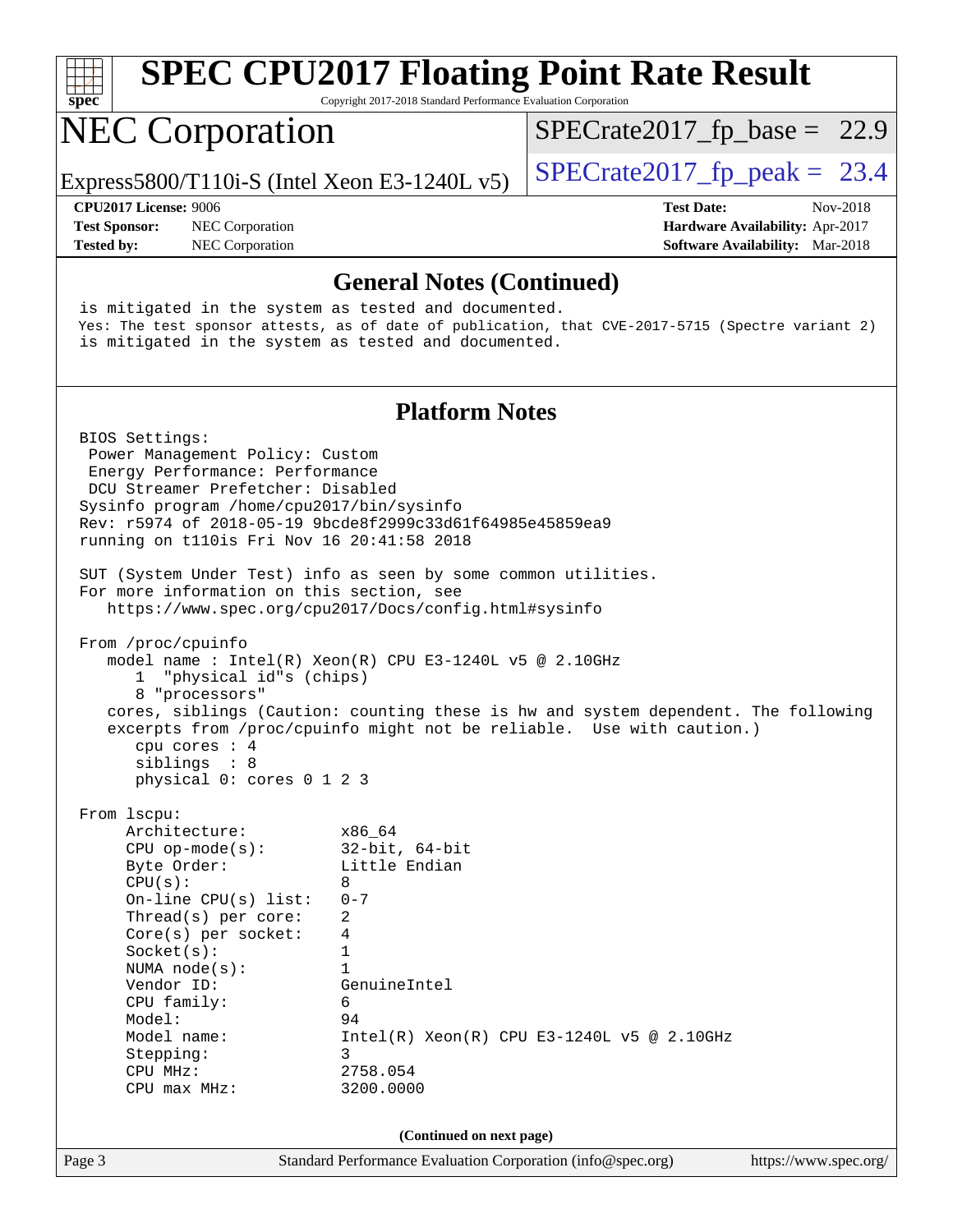| <b>SPEC CPU2017 Floating Point Rate Result</b><br>Copyright 2017-2018 Standard Performance Evaluation Corporation<br>$spec^*$                                                                                                                                                                                                                                                                                                                                                                                                                                                                                                                                                                                                                                                                                                                                                                                                                                                                                                                                                                                                                                                                                                                                                                                                                                                                                                                                                                                                                                                                                                                                                                            |                                                                                                            |
|----------------------------------------------------------------------------------------------------------------------------------------------------------------------------------------------------------------------------------------------------------------------------------------------------------------------------------------------------------------------------------------------------------------------------------------------------------------------------------------------------------------------------------------------------------------------------------------------------------------------------------------------------------------------------------------------------------------------------------------------------------------------------------------------------------------------------------------------------------------------------------------------------------------------------------------------------------------------------------------------------------------------------------------------------------------------------------------------------------------------------------------------------------------------------------------------------------------------------------------------------------------------------------------------------------------------------------------------------------------------------------------------------------------------------------------------------------------------------------------------------------------------------------------------------------------------------------------------------------------------------------------------------------------------------------------------------------|------------------------------------------------------------------------------------------------------------|
| <b>NEC Corporation</b>                                                                                                                                                                                                                                                                                                                                                                                                                                                                                                                                                                                                                                                                                                                                                                                                                                                                                                                                                                                                                                                                                                                                                                                                                                                                                                                                                                                                                                                                                                                                                                                                                                                                                   | $SPECrate2017_fp\_base = 22.9$                                                                             |
| Express5800/T110i-S (Intel Xeon E3-1240L $v5$ )                                                                                                                                                                                                                                                                                                                                                                                                                                                                                                                                                                                                                                                                                                                                                                                                                                                                                                                                                                                                                                                                                                                                                                                                                                                                                                                                                                                                                                                                                                                                                                                                                                                          | $SPECrate2017_fp\_peak = 23.4$                                                                             |
| <b>CPU2017 License: 9006</b><br><b>Test Sponsor:</b><br>NEC Corporation<br>NEC Corporation<br><b>Tested by:</b>                                                                                                                                                                                                                                                                                                                                                                                                                                                                                                                                                                                                                                                                                                                                                                                                                                                                                                                                                                                                                                                                                                                                                                                                                                                                                                                                                                                                                                                                                                                                                                                          | <b>Test Date:</b><br>Nov-2018<br>Hardware Availability: Apr-2017<br><b>Software Availability:</b> Mar-2018 |
| <b>Platform Notes (Continued)</b>                                                                                                                                                                                                                                                                                                                                                                                                                                                                                                                                                                                                                                                                                                                                                                                                                                                                                                                                                                                                                                                                                                                                                                                                                                                                                                                                                                                                                                                                                                                                                                                                                                                                        |                                                                                                            |
| CPU min MHz:<br>800.0000<br>4224.00<br>BogoMIPS:<br>Virtualization:<br>$VT - x$<br>$L1d$ cache:<br>32K<br>Lli cache:<br>32K<br>L2 cache:<br>256K<br>L3 cache:<br>8192K<br>$0 - 7$<br>NUMA node0 CPU(s):<br>Flags:<br>pat pse36 clflush dts acpi mmx fxsr sse sse2 ss ht tm pbe syscall nx pdpelgb rdtscp<br>lm constant_tsc art arch_perfmon pebs bts rep_good nopl xtopology nonstop_tsc<br>aperfmperf eagerfpu pni pclmulqdq dtes64 monitor ds_cpl vmx smx est tm2 ssse3 fma<br>cx16 xtpr pdcm pcid sse4_1 sse4_2 x2apic movbe popcnt tsc_deadline_timer aes xsave<br>avx f16c rdrand lahf_lm abm 3dnowprefetch epb invpcid_single intel_pt spec_ctrl<br>ibpb_support tpr_shadow vnmi flexpriority ept vpid fsgsbase tsc_adjust bmil hle avx2<br>smep bmi2 erms invpcid rtm mpx rdseed adx smap clflushopt xsaveopt xsavec xgetbvl<br>dtherm ida arat pln pts hwp hwp_notify hwp_act_window hwp_epp<br>/proc/cpuinfo cache data<br>cache size : 8192 KB<br>From numactl --hardware WARNING: a numactl 'node' might or might not correspond to a<br>physical chip.<br>available: 1 nodes (0)<br>node 0 cpus: 0 1 2 3 4 5 6 7<br>node 0 size: 65473 MB<br>node 0 free: 63606 MB<br>node distances:<br>node<br>$\Omega$<br>0: 10<br>From /proc/meminfo<br>MemTotal:<br>65914328 kB<br>HugePages_Total:<br>$\Omega$<br>Hugepagesize: 2048 kB<br>From /etc/*release* /etc/*version*<br>os-release:<br>NAME="Red Hat Enterprise Linux Server"<br>VERSION="7.4 (Maipo)"<br>$ID="rhe1"$<br>ID LIKE="fedora"<br>VARIANT="Server"<br>VARIANT_ID="server"<br>VERSION_ID="7.4"<br>PRETTY_NAME="Red Hat Enterprise Linux Server 7.4 (Maipo)"<br>redhat-release: Red Hat Enterprise Linux Server release 7.4 (Maipo) | fpu vme de pse tsc msr pae mce cx8 apic sep mtrr pge mca cmov                                              |
| (Continued on next page)                                                                                                                                                                                                                                                                                                                                                                                                                                                                                                                                                                                                                                                                                                                                                                                                                                                                                                                                                                                                                                                                                                                                                                                                                                                                                                                                                                                                                                                                                                                                                                                                                                                                                 |                                                                                                            |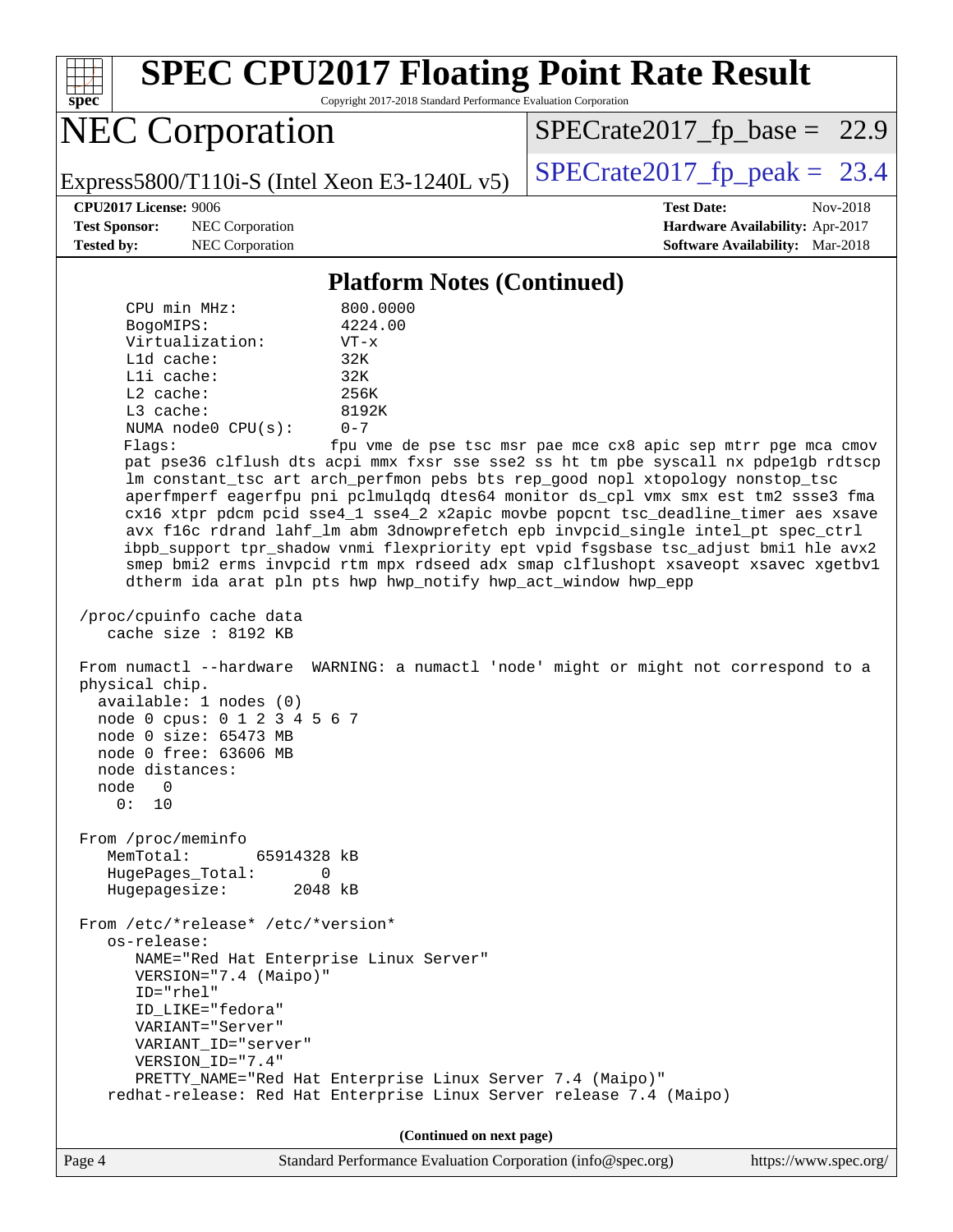| <b>SPEC CPU2017 Floating Point Rate Result</b>                                                                                          |                                                                 |                                        |  |  |
|-----------------------------------------------------------------------------------------------------------------------------------------|-----------------------------------------------------------------|----------------------------------------|--|--|
| $spec^*$                                                                                                                                | Copyright 2017-2018 Standard Performance Evaluation Corporation |                                        |  |  |
| <b>NEC Corporation</b>                                                                                                                  |                                                                 | $SPECrate2017_fp\_base = 22.9$         |  |  |
|                                                                                                                                         | Express5800/T110i-S (Intel Xeon E3-1240L v5)                    | $SPECrate2017_fp\_peak = 23.4$         |  |  |
| CPU2017 License: 9006                                                                                                                   |                                                                 | <b>Test Date:</b><br>Nov-2018          |  |  |
| <b>Test Sponsor:</b>                                                                                                                    | <b>NEC</b> Corporation                                          | <b>Hardware Availability: Apr-2017</b> |  |  |
| <b>Tested by:</b>                                                                                                                       | <b>NEC</b> Corporation                                          | <b>Software Availability:</b> Mar-2018 |  |  |
| <b>Platform Notes (Continued)</b>                                                                                                       |                                                                 |                                        |  |  |
| system-release: Red Hat Enterprise Linux Server release 7.4 (Maipo)<br>system-release-cpe: cpe:/o:redhat:enterprise_linux:7.4:ga:server |                                                                 |                                        |  |  |
| $uname -a$ :<br>Linux t110is 3.10.0-693.21.1.el7.x86_64 #1 SMP Fri Feb 23 18:54:16 UTC 2018 x86_64<br>x86 64 x86 64 GNU/Linux           |                                                                 |                                        |  |  |
| Kernel self-reported vulnerability status:                                                                                              |                                                                 |                                        |  |  |

 CVE-2017-5754 (Meltdown): Mitigation: PTI CVE-2017-5753 (Spectre variant 1): Mitigation: Load fences CVE-2017-5715 (Spectre variant 2): Mitigation: IBRS (kernel)

run-level 3 Nov 16 20:36

 SPEC is set to: /home/cpu2017 Filesystem Type Size Used Avail Use% Mounted on /dev/sda3 ext4 909G 117G 746G 14% /

 Additional information from dmidecode follows. WARNING: Use caution when you interpret this section. The 'dmidecode' program reads system data which is "intended to allow hardware to be accurately determined", but the intent may not be met, as there are frequent changes to hardware, firmware, and the "DMTF SMBIOS" standard. BIOS American Megatrends Inc. 5.0.3006 02/28/2018 Memory:

4x Micron 18ASF2G72AZ-2G3B1 16 GB 2 rank 2400, configured at 2133

(End of data from sysinfo program)

### **[Compiler Version Notes](http://www.spec.org/auto/cpu2017/Docs/result-fields.html#CompilerVersionNotes)**

|        | CC 519.1bm_r(base) 538.imagick_r(base, peak) 544.nab_r(base, peak)                           |
|--------|----------------------------------------------------------------------------------------------|
|        | icc (ICC) 18.0.2 20180210<br>Copyright (C) 1985-2018 Intel Corporation. All rights reserved. |
| CC.    | 519.1bm r(peak)                                                                              |
|        | icc (ICC) 18.0.2 20180210<br>Copyright (C) 1985-2018 Intel Corporation. All rights reserved. |
|        |                                                                                              |
|        | (Continued on next page)                                                                     |
| Page 5 | Standard Performance Evaluation Corporation (info@spec.org)<br>https://www.spec.org/         |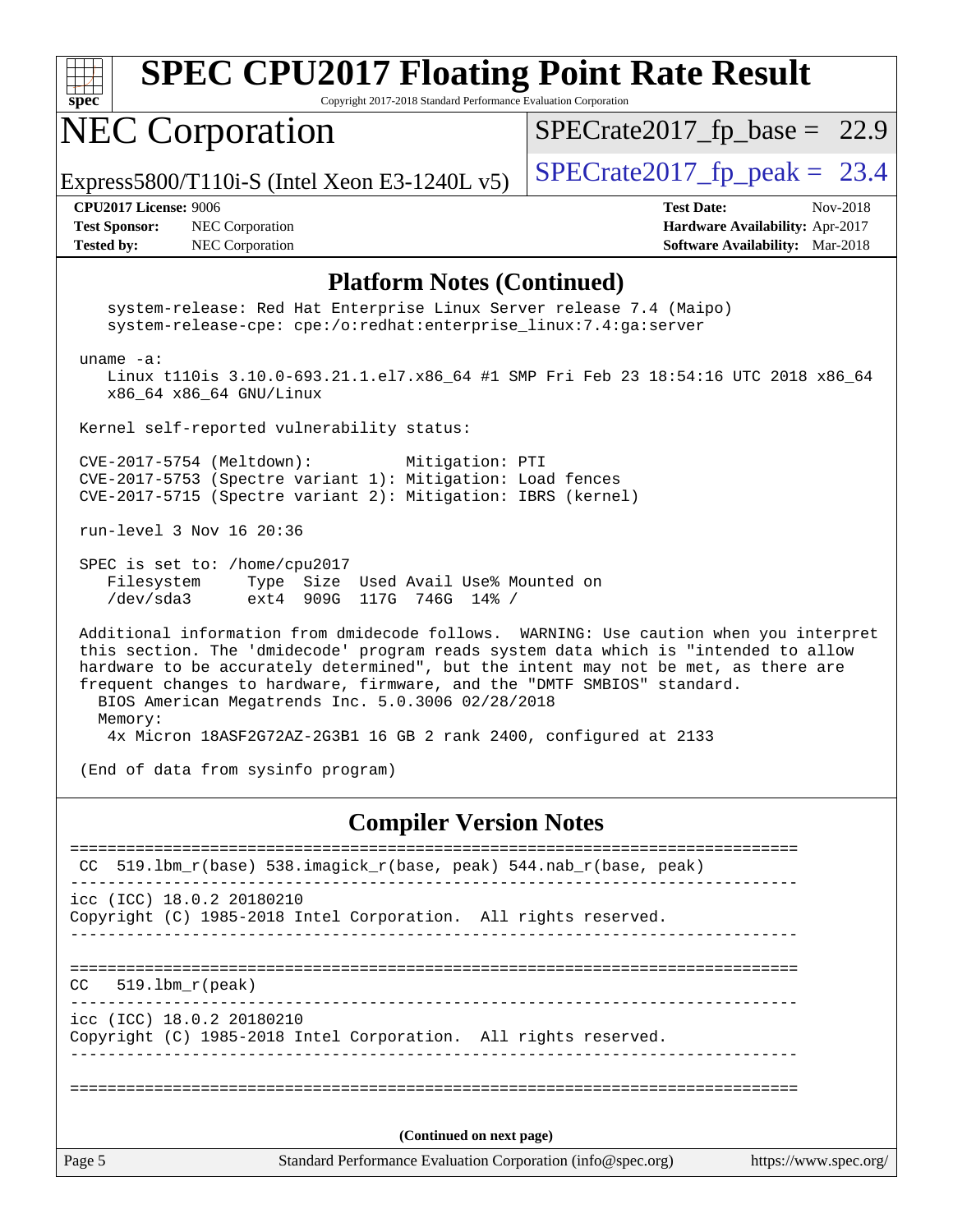| SI<br>DС<br>Ľ |  |  |  |  |  |
|---------------|--|--|--|--|--|

Copyright 2017-2018 Standard Performance Evaluation Corporation

## NEC Corporation

 $SPECrate2017_fp\_base = 22.9$ 

Express5800/T110i-S (Intel Xeon E3-1240L v5) [SPECrate2017\\_fp\\_peak =](http://www.spec.org/auto/cpu2017/Docs/result-fields.html#SPECrate2017fppeak)  $23.4$ 

| <b>CPU2017 License: 9006</b> |  |
|------------------------------|--|
|                              |  |

**[CPU2017 License:](http://www.spec.org/auto/cpu2017/Docs/result-fields.html#CPU2017License)** 9006 **[Test Date:](http://www.spec.org/auto/cpu2017/Docs/result-fields.html#TestDate)** Nov-2018 **[Test Sponsor:](http://www.spec.org/auto/cpu2017/Docs/result-fields.html#TestSponsor)** NEC Corporation **[Hardware Availability:](http://www.spec.org/auto/cpu2017/Docs/result-fields.html#HardwareAvailability)** Apr-2017 **[Tested by:](http://www.spec.org/auto/cpu2017/Docs/result-fields.html#Testedby)** NEC Corporation **[Software Availability:](http://www.spec.org/auto/cpu2017/Docs/result-fields.html#SoftwareAvailability)** Mar-2018

### **[Compiler Version Notes \(Continued\)](http://www.spec.org/auto/cpu2017/Docs/result-fields.html#CompilerVersionNotes)**

| CXXC 508.namd_r(base) 510.parest_r(base, peak)                                                                                     |                                                                                      |
|------------------------------------------------------------------------------------------------------------------------------------|--------------------------------------------------------------------------------------|
| icpc (ICC) 18.0.2 20180210<br>Copyright (C) 1985-2018 Intel Corporation. All rights reserved.                                      |                                                                                      |
| $CXXC 508.namd_r (peak)$                                                                                                           |                                                                                      |
|                                                                                                                                    |                                                                                      |
| icpc (ICC) 18.0.2 20180210<br>Copyright (C) 1985-2018 Intel Corporation. All rights reserved.<br>_________________________________ |                                                                                      |
| CC 511.povray_r(base) 526.blender_r(base, peak)                                                                                    |                                                                                      |
| icpc (ICC) 18.0.2 20180210                                                                                                         |                                                                                      |
| Copyright (C) 1985-2018 Intel Corporation. All rights reserved.<br>icc (ICC) 18.0.2 20180210                                       |                                                                                      |
| Copyright (C) 1985-2018 Intel Corporation. All rights reserved.                                                                    |                                                                                      |
|                                                                                                                                    |                                                                                      |
| $CC = 511. povray_r (peak)$                                                                                                        |                                                                                      |
| icpc (ICC) 18.0.2 20180210<br>Copyright (C) 1985-2018 Intel Corporation. All rights reserved.<br>icc (ICC) 18.0.2 20180210         |                                                                                      |
| Copyright (C) 1985-2018 Intel Corporation. All rights reserved.<br>______________________________                                  |                                                                                      |
|                                                                                                                                    |                                                                                      |
| FC 507.cactuBSSN_r(base, peak)                                                                                                     |                                                                                      |
| icpc (ICC) 18.0.2 20180210<br>Copyright (C) 1985-2018 Intel Corporation. All rights reserved.                                      |                                                                                      |
| icc (ICC) 18.0.2 20180210<br>Copyright (C) 1985-2018 Intel Corporation.                                                            | All rights reserved.                                                                 |
| ifort (IFORT) 18.0.2 20180210<br>Copyright (C) 1985-2018 Intel Corporation.                                                        | All rights reserved.                                                                 |
|                                                                                                                                    |                                                                                      |
| 503.bwaves_r(base, peak) 549.fotonik3d_r(base, peak) 554.roms_r(base)<br>FC                                                        |                                                                                      |
| ifort (IFORT) 18.0.2 20180210                                                                                                      |                                                                                      |
| Copyright (C) 1985-2018 Intel Corporation. All rights reserved.                                                                    |                                                                                      |
|                                                                                                                                    | (Continued on next page)                                                             |
| Page 6                                                                                                                             | Standard Performance Evaluation Corporation (info@spec.org)<br>https://www.spec.org/ |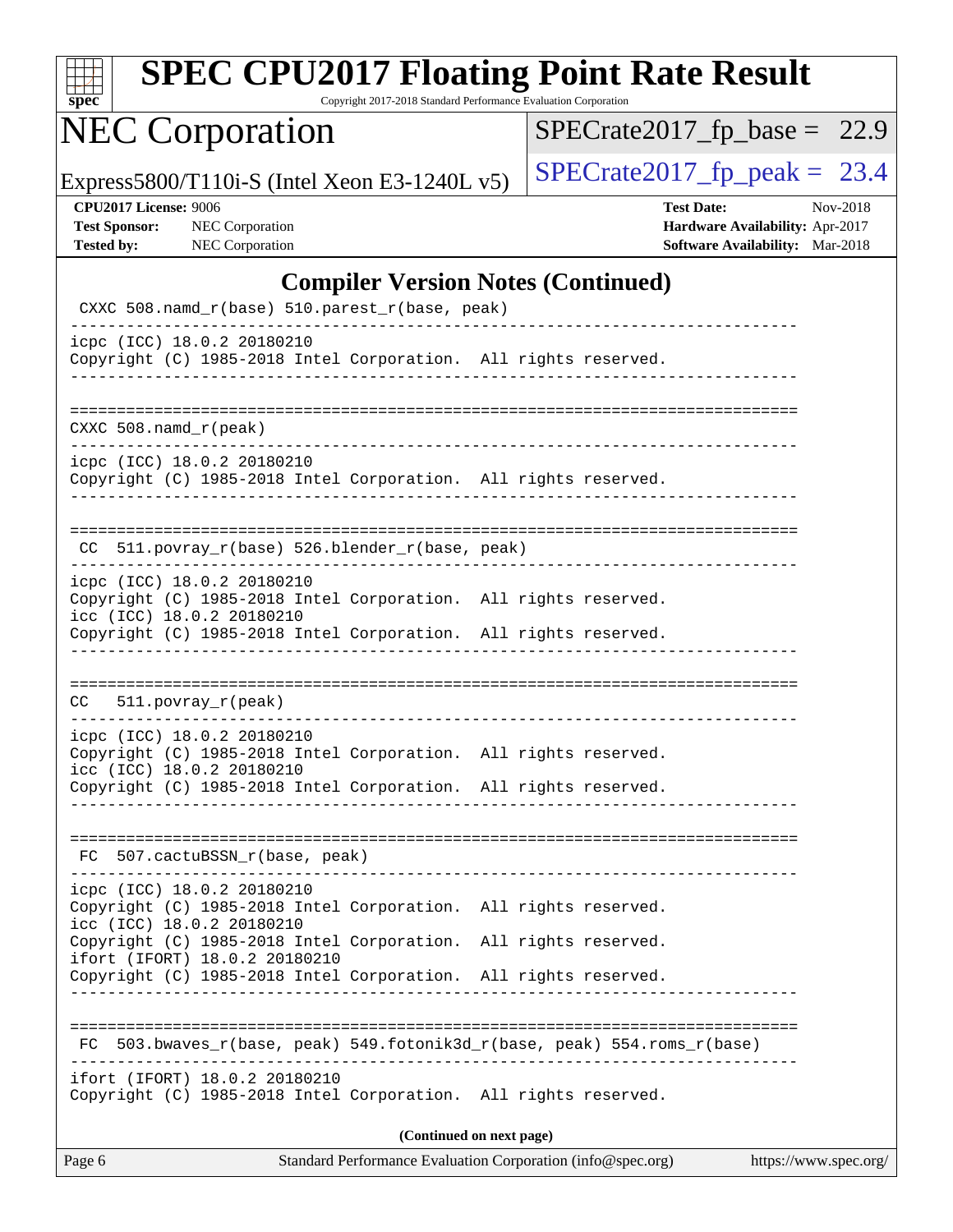| <b>SPEC CPU2017 Floating Point Rate Result</b><br>Copyright 2017-2018 Standard Performance Evaluation Corporation<br>spec                                                                        |                                                                                                     |  |  |  |
|--------------------------------------------------------------------------------------------------------------------------------------------------------------------------------------------------|-----------------------------------------------------------------------------------------------------|--|--|--|
| <b>NEC Corporation</b>                                                                                                                                                                           | $SPECrate2017_fp\_base = 22.9$                                                                      |  |  |  |
| Express5800/T110i-S (Intel Xeon E3-1240L $v5$ )                                                                                                                                                  | $SPECrate2017_fp\_peak = 23.4$                                                                      |  |  |  |
| CPU2017 License: 9006<br><b>Test Sponsor:</b><br>NEC Corporation<br>NEC Corporation<br><b>Tested by:</b>                                                                                         | Nov-2018<br><b>Test Date:</b><br>Hardware Availability: Apr-2017<br>Software Availability: Mar-2018 |  |  |  |
| <b>Compiler Version Notes (Continued)</b>                                                                                                                                                        |                                                                                                     |  |  |  |
| $554.$ roms $r(\text{peak})$<br>FC.<br>ifort (IFORT) 18.0.2 20180210<br>Copyright (C) 1985-2018 Intel Corporation. All rights reserved.                                                          |                                                                                                     |  |  |  |
| $CC$ 521.wrf_r(base) 527.cam4_r(base)                                                                                                                                                            |                                                                                                     |  |  |  |
| ifort (IFORT) 18.0.2 20180210<br>Copyright (C) 1985-2018 Intel Corporation. All rights reserved.<br>icc (ICC) 18.0.2 20180210<br>Copyright (C) 1985-2018 Intel Corporation. All rights reserved. |                                                                                                     |  |  |  |
| 521.wrf_r(peak) 527.cam4_r(peak)<br>CC.                                                                                                                                                          |                                                                                                     |  |  |  |
| ifort (IFORT) 18.0.2 20180210<br>Copyright (C) 1985-2018 Intel Corporation. All rights reserved.<br>icc (ICC) 18.0.2 20180210<br>Copyright (C) 1985-2018 Intel Corporation. All rights reserved. |                                                                                                     |  |  |  |
| <b>Base Compiler Invocation</b>                                                                                                                                                                  |                                                                                                     |  |  |  |

### [C benchmarks](http://www.spec.org/auto/cpu2017/Docs/result-fields.html#Cbenchmarks): [icc -m64 -std=c11](http://www.spec.org/cpu2017/results/res2018q4/cpu2017-20181126-09859.flags.html#user_CCbase_intel_icc_64bit_c11_33ee0cdaae7deeeab2a9725423ba97205ce30f63b9926c2519791662299b76a0318f32ddfffdc46587804de3178b4f9328c46fa7c2b0cd779d7a61945c91cd35) [C++ benchmarks:](http://www.spec.org/auto/cpu2017/Docs/result-fields.html#CXXbenchmarks) [icpc -m64](http://www.spec.org/cpu2017/results/res2018q4/cpu2017-20181126-09859.flags.html#user_CXXbase_intel_icpc_64bit_4ecb2543ae3f1412ef961e0650ca070fec7b7afdcd6ed48761b84423119d1bf6bdf5cad15b44d48e7256388bc77273b966e5eb805aefd121eb22e9299b2ec9d9) [Fortran benchmarks](http://www.spec.org/auto/cpu2017/Docs/result-fields.html#Fortranbenchmarks): [ifort -m64](http://www.spec.org/cpu2017/results/res2018q4/cpu2017-20181126-09859.flags.html#user_FCbase_intel_ifort_64bit_24f2bb282fbaeffd6157abe4f878425411749daecae9a33200eee2bee2fe76f3b89351d69a8130dd5949958ce389cf37ff59a95e7a40d588e8d3a57e0c3fd751) [Benchmarks using both Fortran and C](http://www.spec.org/auto/cpu2017/Docs/result-fields.html#BenchmarksusingbothFortranandC): [ifort -m64](http://www.spec.org/cpu2017/results/res2018q4/cpu2017-20181126-09859.flags.html#user_CC_FCbase_intel_ifort_64bit_24f2bb282fbaeffd6157abe4f878425411749daecae9a33200eee2bee2fe76f3b89351d69a8130dd5949958ce389cf37ff59a95e7a40d588e8d3a57e0c3fd751) [icc -m64 -std=c11](http://www.spec.org/cpu2017/results/res2018q4/cpu2017-20181126-09859.flags.html#user_CC_FCbase_intel_icc_64bit_c11_33ee0cdaae7deeeab2a9725423ba97205ce30f63b9926c2519791662299b76a0318f32ddfffdc46587804de3178b4f9328c46fa7c2b0cd779d7a61945c91cd35) [Benchmarks using both C and C++](http://www.spec.org/auto/cpu2017/Docs/result-fields.html#BenchmarksusingbothCandCXX): [icpc -m64](http://www.spec.org/cpu2017/results/res2018q4/cpu2017-20181126-09859.flags.html#user_CC_CXXbase_intel_icpc_64bit_4ecb2543ae3f1412ef961e0650ca070fec7b7afdcd6ed48761b84423119d1bf6bdf5cad15b44d48e7256388bc77273b966e5eb805aefd121eb22e9299b2ec9d9) [icc -m64 -std=c11](http://www.spec.org/cpu2017/results/res2018q4/cpu2017-20181126-09859.flags.html#user_CC_CXXbase_intel_icc_64bit_c11_33ee0cdaae7deeeab2a9725423ba97205ce30f63b9926c2519791662299b76a0318f32ddfffdc46587804de3178b4f9328c46fa7c2b0cd779d7a61945c91cd35) [Benchmarks using Fortran, C, and C++:](http://www.spec.org/auto/cpu2017/Docs/result-fields.html#BenchmarksusingFortranCandCXX) [icpc -m64](http://www.spec.org/cpu2017/results/res2018q4/cpu2017-20181126-09859.flags.html#user_CC_CXX_FCbase_intel_icpc_64bit_4ecb2543ae3f1412ef961e0650ca070fec7b7afdcd6ed48761b84423119d1bf6bdf5cad15b44d48e7256388bc77273b966e5eb805aefd121eb22e9299b2ec9d9) [icc -m64 -std=c11](http://www.spec.org/cpu2017/results/res2018q4/cpu2017-20181126-09859.flags.html#user_CC_CXX_FCbase_intel_icc_64bit_c11_33ee0cdaae7deeeab2a9725423ba97205ce30f63b9926c2519791662299b76a0318f32ddfffdc46587804de3178b4f9328c46fa7c2b0cd779d7a61945c91cd35) [ifort -m64](http://www.spec.org/cpu2017/results/res2018q4/cpu2017-20181126-09859.flags.html#user_CC_CXX_FCbase_intel_ifort_64bit_24f2bb282fbaeffd6157abe4f878425411749daecae9a33200eee2bee2fe76f3b89351d69a8130dd5949958ce389cf37ff59a95e7a40d588e8d3a57e0c3fd751)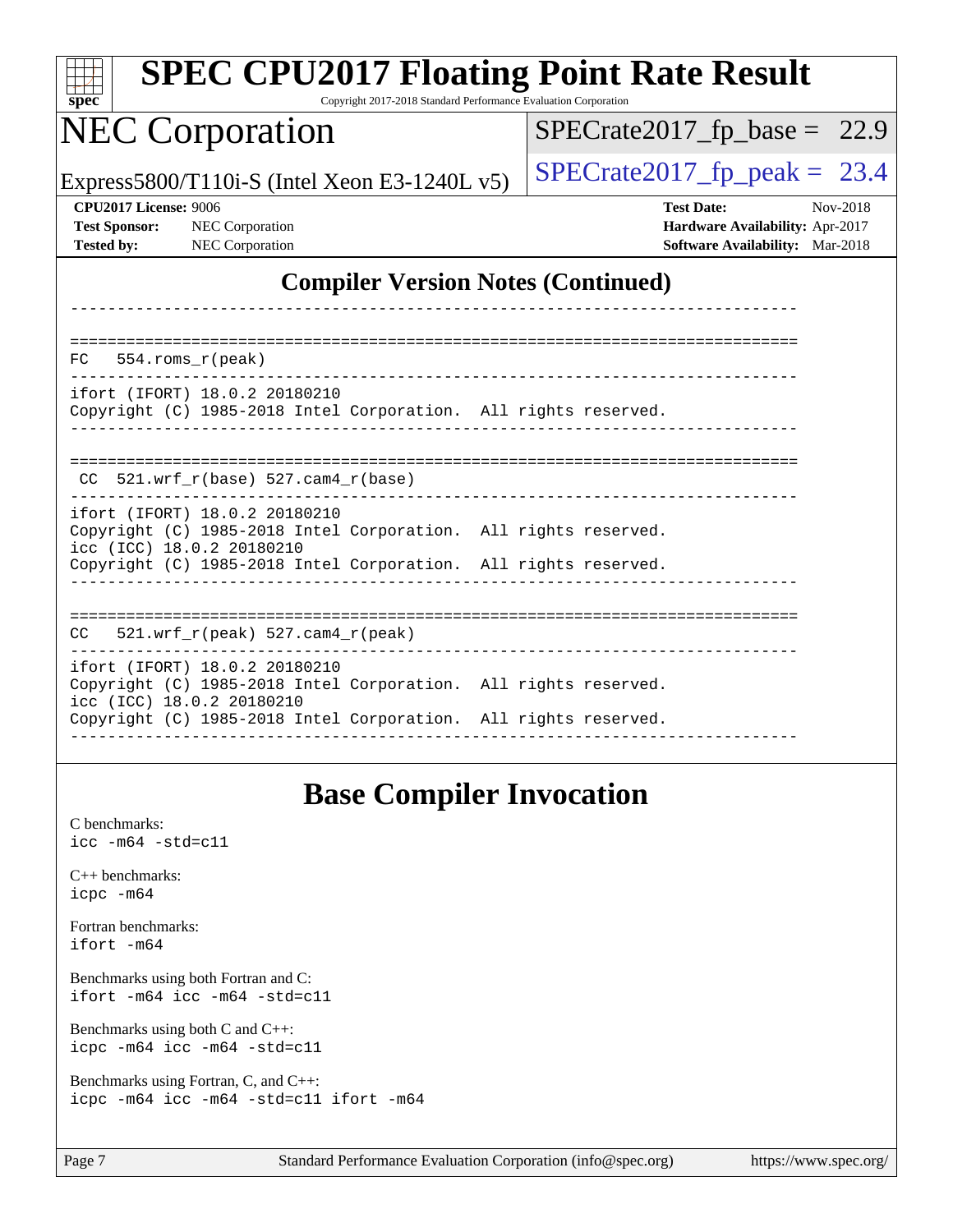

Copyright 2017-2018 Standard Performance Evaluation Corporation

## NEC Corporation

 $SPECTate2017_fp\_base = 22.9$ 

Express5800/T110i-S (Intel Xeon E3-1240L v5)  $\left|$  [SPECrate2017\\_fp\\_peak =](http://www.spec.org/auto/cpu2017/Docs/result-fields.html#SPECrate2017fppeak) 23.4

**[Test Sponsor:](http://www.spec.org/auto/cpu2017/Docs/result-fields.html#TestSponsor)** NEC Corporation **[Hardware Availability:](http://www.spec.org/auto/cpu2017/Docs/result-fields.html#HardwareAvailability)** Apr-2017

**[CPU2017 License:](http://www.spec.org/auto/cpu2017/Docs/result-fields.html#CPU2017License)** 9006 **[Test Date:](http://www.spec.org/auto/cpu2017/Docs/result-fields.html#TestDate)** Nov-2018 **[Tested by:](http://www.spec.org/auto/cpu2017/Docs/result-fields.html#Testedby)** NEC Corporation **[Software Availability:](http://www.spec.org/auto/cpu2017/Docs/result-fields.html#SoftwareAvailability)** Mar-2018

### **[Base Portability Flags](http://www.spec.org/auto/cpu2017/Docs/result-fields.html#BasePortabilityFlags)**

 503.bwaves\_r: [-DSPEC\\_LP64](http://www.spec.org/cpu2017/results/res2018q4/cpu2017-20181126-09859.flags.html#suite_basePORTABILITY503_bwaves_r_DSPEC_LP64) 507.cactuBSSN\_r: [-DSPEC\\_LP64](http://www.spec.org/cpu2017/results/res2018q4/cpu2017-20181126-09859.flags.html#suite_basePORTABILITY507_cactuBSSN_r_DSPEC_LP64) 508.namd\_r: [-DSPEC\\_LP64](http://www.spec.org/cpu2017/results/res2018q4/cpu2017-20181126-09859.flags.html#suite_basePORTABILITY508_namd_r_DSPEC_LP64) 510.parest\_r: [-DSPEC\\_LP64](http://www.spec.org/cpu2017/results/res2018q4/cpu2017-20181126-09859.flags.html#suite_basePORTABILITY510_parest_r_DSPEC_LP64) 511.povray\_r: [-DSPEC\\_LP64](http://www.spec.org/cpu2017/results/res2018q4/cpu2017-20181126-09859.flags.html#suite_basePORTABILITY511_povray_r_DSPEC_LP64) 519.lbm\_r: [-DSPEC\\_LP64](http://www.spec.org/cpu2017/results/res2018q4/cpu2017-20181126-09859.flags.html#suite_basePORTABILITY519_lbm_r_DSPEC_LP64) 521.wrf\_r: [-DSPEC\\_LP64](http://www.spec.org/cpu2017/results/res2018q4/cpu2017-20181126-09859.flags.html#suite_basePORTABILITY521_wrf_r_DSPEC_LP64) [-DSPEC\\_CASE\\_FLAG](http://www.spec.org/cpu2017/results/res2018q4/cpu2017-20181126-09859.flags.html#b521.wrf_r_baseCPORTABILITY_DSPEC_CASE_FLAG) [-convert big\\_endian](http://www.spec.org/cpu2017/results/res2018q4/cpu2017-20181126-09859.flags.html#user_baseFPORTABILITY521_wrf_r_convert_big_endian_c3194028bc08c63ac5d04de18c48ce6d347e4e562e8892b8bdbdc0214820426deb8554edfa529a3fb25a586e65a3d812c835984020483e7e73212c4d31a38223) 526.blender\_r: [-DSPEC\\_LP64](http://www.spec.org/cpu2017/results/res2018q4/cpu2017-20181126-09859.flags.html#suite_basePORTABILITY526_blender_r_DSPEC_LP64) [-DSPEC\\_LINUX](http://www.spec.org/cpu2017/results/res2018q4/cpu2017-20181126-09859.flags.html#b526.blender_r_baseCPORTABILITY_DSPEC_LINUX) [-funsigned-char](http://www.spec.org/cpu2017/results/res2018q4/cpu2017-20181126-09859.flags.html#user_baseCPORTABILITY526_blender_r_force_uchar_40c60f00ab013830e2dd6774aeded3ff59883ba5a1fc5fc14077f794d777847726e2a5858cbc7672e36e1b067e7e5c1d9a74f7176df07886a243d7cc18edfe67) 527.cam4\_r: [-DSPEC\\_LP64](http://www.spec.org/cpu2017/results/res2018q4/cpu2017-20181126-09859.flags.html#suite_basePORTABILITY527_cam4_r_DSPEC_LP64) [-DSPEC\\_CASE\\_FLAG](http://www.spec.org/cpu2017/results/res2018q4/cpu2017-20181126-09859.flags.html#b527.cam4_r_baseCPORTABILITY_DSPEC_CASE_FLAG) 538.imagick\_r: [-DSPEC\\_LP64](http://www.spec.org/cpu2017/results/res2018q4/cpu2017-20181126-09859.flags.html#suite_basePORTABILITY538_imagick_r_DSPEC_LP64) 544.nab\_r: [-DSPEC\\_LP64](http://www.spec.org/cpu2017/results/res2018q4/cpu2017-20181126-09859.flags.html#suite_basePORTABILITY544_nab_r_DSPEC_LP64) 549.fotonik3d\_r: [-DSPEC\\_LP64](http://www.spec.org/cpu2017/results/res2018q4/cpu2017-20181126-09859.flags.html#suite_basePORTABILITY549_fotonik3d_r_DSPEC_LP64) 554.roms\_r: [-DSPEC\\_LP64](http://www.spec.org/cpu2017/results/res2018q4/cpu2017-20181126-09859.flags.html#suite_basePORTABILITY554_roms_r_DSPEC_LP64)

**[Base Optimization Flags](http://www.spec.org/auto/cpu2017/Docs/result-fields.html#BaseOptimizationFlags)**

[C benchmarks](http://www.spec.org/auto/cpu2017/Docs/result-fields.html#Cbenchmarks):

[-xCORE-AVX2](http://www.spec.org/cpu2017/results/res2018q4/cpu2017-20181126-09859.flags.html#user_CCbase_f-xCORE-AVX2) [-ipo](http://www.spec.org/cpu2017/results/res2018q4/cpu2017-20181126-09859.flags.html#user_CCbase_f-ipo) [-O3](http://www.spec.org/cpu2017/results/res2018q4/cpu2017-20181126-09859.flags.html#user_CCbase_f-O3) [-no-prec-div](http://www.spec.org/cpu2017/results/res2018q4/cpu2017-20181126-09859.flags.html#user_CCbase_f-no-prec-div) [-qopt-prefetch](http://www.spec.org/cpu2017/results/res2018q4/cpu2017-20181126-09859.flags.html#user_CCbase_f-qopt-prefetch) [-ffinite-math-only](http://www.spec.org/cpu2017/results/res2018q4/cpu2017-20181126-09859.flags.html#user_CCbase_f_finite_math_only_cb91587bd2077682c4b38af759c288ed7c732db004271a9512da14a4f8007909a5f1427ecbf1a0fb78ff2a814402c6114ac565ca162485bbcae155b5e4258871) [-qopt-mem-layout-trans=3](http://www.spec.org/cpu2017/results/res2018q4/cpu2017-20181126-09859.flags.html#user_CCbase_f-qopt-mem-layout-trans_de80db37974c74b1f0e20d883f0b675c88c3b01e9d123adea9b28688d64333345fb62bc4a798493513fdb68f60282f9a726aa07f478b2f7113531aecce732043)

#### [C++ benchmarks:](http://www.spec.org/auto/cpu2017/Docs/result-fields.html#CXXbenchmarks)

[-xCORE-AVX2](http://www.spec.org/cpu2017/results/res2018q4/cpu2017-20181126-09859.flags.html#user_CXXbase_f-xCORE-AVX2) [-ipo](http://www.spec.org/cpu2017/results/res2018q4/cpu2017-20181126-09859.flags.html#user_CXXbase_f-ipo) [-O3](http://www.spec.org/cpu2017/results/res2018q4/cpu2017-20181126-09859.flags.html#user_CXXbase_f-O3) [-no-prec-div](http://www.spec.org/cpu2017/results/res2018q4/cpu2017-20181126-09859.flags.html#user_CXXbase_f-no-prec-div) [-qopt-prefetch](http://www.spec.org/cpu2017/results/res2018q4/cpu2017-20181126-09859.flags.html#user_CXXbase_f-qopt-prefetch) [-ffinite-math-only](http://www.spec.org/cpu2017/results/res2018q4/cpu2017-20181126-09859.flags.html#user_CXXbase_f_finite_math_only_cb91587bd2077682c4b38af759c288ed7c732db004271a9512da14a4f8007909a5f1427ecbf1a0fb78ff2a814402c6114ac565ca162485bbcae155b5e4258871) [-qopt-mem-layout-trans=3](http://www.spec.org/cpu2017/results/res2018q4/cpu2017-20181126-09859.flags.html#user_CXXbase_f-qopt-mem-layout-trans_de80db37974c74b1f0e20d883f0b675c88c3b01e9d123adea9b28688d64333345fb62bc4a798493513fdb68f60282f9a726aa07f478b2f7113531aecce732043)

#### [Fortran benchmarks](http://www.spec.org/auto/cpu2017/Docs/result-fields.html#Fortranbenchmarks):

[-xCORE-AVX2](http://www.spec.org/cpu2017/results/res2018q4/cpu2017-20181126-09859.flags.html#user_FCbase_f-xCORE-AVX2) [-ipo](http://www.spec.org/cpu2017/results/res2018q4/cpu2017-20181126-09859.flags.html#user_FCbase_f-ipo) [-O3](http://www.spec.org/cpu2017/results/res2018q4/cpu2017-20181126-09859.flags.html#user_FCbase_f-O3) [-no-prec-div](http://www.spec.org/cpu2017/results/res2018q4/cpu2017-20181126-09859.flags.html#user_FCbase_f-no-prec-div) [-qopt-prefetch](http://www.spec.org/cpu2017/results/res2018q4/cpu2017-20181126-09859.flags.html#user_FCbase_f-qopt-prefetch) [-ffinite-math-only](http://www.spec.org/cpu2017/results/res2018q4/cpu2017-20181126-09859.flags.html#user_FCbase_f_finite_math_only_cb91587bd2077682c4b38af759c288ed7c732db004271a9512da14a4f8007909a5f1427ecbf1a0fb78ff2a814402c6114ac565ca162485bbcae155b5e4258871) [-qopt-mem-layout-trans=3](http://www.spec.org/cpu2017/results/res2018q4/cpu2017-20181126-09859.flags.html#user_FCbase_f-qopt-mem-layout-trans_de80db37974c74b1f0e20d883f0b675c88c3b01e9d123adea9b28688d64333345fb62bc4a798493513fdb68f60282f9a726aa07f478b2f7113531aecce732043) [-auto](http://www.spec.org/cpu2017/results/res2018q4/cpu2017-20181126-09859.flags.html#user_FCbase_f-auto) [-nostandard-realloc-lhs](http://www.spec.org/cpu2017/results/res2018q4/cpu2017-20181126-09859.flags.html#user_FCbase_f_2003_std_realloc_82b4557e90729c0f113870c07e44d33d6f5a304b4f63d4c15d2d0f1fab99f5daaed73bdb9275d9ae411527f28b936061aa8b9c8f2d63842963b95c9dd6426b8a)

[Benchmarks using both Fortran and C](http://www.spec.org/auto/cpu2017/Docs/result-fields.html#BenchmarksusingbothFortranandC):

[-xCORE-AVX2](http://www.spec.org/cpu2017/results/res2018q4/cpu2017-20181126-09859.flags.html#user_CC_FCbase_f-xCORE-AVX2) [-ipo](http://www.spec.org/cpu2017/results/res2018q4/cpu2017-20181126-09859.flags.html#user_CC_FCbase_f-ipo) [-O3](http://www.spec.org/cpu2017/results/res2018q4/cpu2017-20181126-09859.flags.html#user_CC_FCbase_f-O3) [-no-prec-div](http://www.spec.org/cpu2017/results/res2018q4/cpu2017-20181126-09859.flags.html#user_CC_FCbase_f-no-prec-div) [-qopt-prefetch](http://www.spec.org/cpu2017/results/res2018q4/cpu2017-20181126-09859.flags.html#user_CC_FCbase_f-qopt-prefetch) [-ffinite-math-only](http://www.spec.org/cpu2017/results/res2018q4/cpu2017-20181126-09859.flags.html#user_CC_FCbase_f_finite_math_only_cb91587bd2077682c4b38af759c288ed7c732db004271a9512da14a4f8007909a5f1427ecbf1a0fb78ff2a814402c6114ac565ca162485bbcae155b5e4258871) [-qopt-mem-layout-trans=3](http://www.spec.org/cpu2017/results/res2018q4/cpu2017-20181126-09859.flags.html#user_CC_FCbase_f-qopt-mem-layout-trans_de80db37974c74b1f0e20d883f0b675c88c3b01e9d123adea9b28688d64333345fb62bc4a798493513fdb68f60282f9a726aa07f478b2f7113531aecce732043) [-auto](http://www.spec.org/cpu2017/results/res2018q4/cpu2017-20181126-09859.flags.html#user_CC_FCbase_f-auto) [-nostandard-realloc-lhs](http://www.spec.org/cpu2017/results/res2018q4/cpu2017-20181126-09859.flags.html#user_CC_FCbase_f_2003_std_realloc_82b4557e90729c0f113870c07e44d33d6f5a304b4f63d4c15d2d0f1fab99f5daaed73bdb9275d9ae411527f28b936061aa8b9c8f2d63842963b95c9dd6426b8a)

[Benchmarks using both C and C++](http://www.spec.org/auto/cpu2017/Docs/result-fields.html#BenchmarksusingbothCandCXX): [-xCORE-AVX2](http://www.spec.org/cpu2017/results/res2018q4/cpu2017-20181126-09859.flags.html#user_CC_CXXbase_f-xCORE-AVX2) [-ipo](http://www.spec.org/cpu2017/results/res2018q4/cpu2017-20181126-09859.flags.html#user_CC_CXXbase_f-ipo) [-O3](http://www.spec.org/cpu2017/results/res2018q4/cpu2017-20181126-09859.flags.html#user_CC_CXXbase_f-O3) [-no-prec-div](http://www.spec.org/cpu2017/results/res2018q4/cpu2017-20181126-09859.flags.html#user_CC_CXXbase_f-no-prec-div) [-qopt-prefetch](http://www.spec.org/cpu2017/results/res2018q4/cpu2017-20181126-09859.flags.html#user_CC_CXXbase_f-qopt-prefetch) [-ffinite-math-only](http://www.spec.org/cpu2017/results/res2018q4/cpu2017-20181126-09859.flags.html#user_CC_CXXbase_f_finite_math_only_cb91587bd2077682c4b38af759c288ed7c732db004271a9512da14a4f8007909a5f1427ecbf1a0fb78ff2a814402c6114ac565ca162485bbcae155b5e4258871) [-qopt-mem-layout-trans=3](http://www.spec.org/cpu2017/results/res2018q4/cpu2017-20181126-09859.flags.html#user_CC_CXXbase_f-qopt-mem-layout-trans_de80db37974c74b1f0e20d883f0b675c88c3b01e9d123adea9b28688d64333345fb62bc4a798493513fdb68f60282f9a726aa07f478b2f7113531aecce732043)

### [Benchmarks using Fortran, C, and C++:](http://www.spec.org/auto/cpu2017/Docs/result-fields.html#BenchmarksusingFortranCandCXX)

[-xCORE-AVX2](http://www.spec.org/cpu2017/results/res2018q4/cpu2017-20181126-09859.flags.html#user_CC_CXX_FCbase_f-xCORE-AVX2) [-ipo](http://www.spec.org/cpu2017/results/res2018q4/cpu2017-20181126-09859.flags.html#user_CC_CXX_FCbase_f-ipo) [-O3](http://www.spec.org/cpu2017/results/res2018q4/cpu2017-20181126-09859.flags.html#user_CC_CXX_FCbase_f-O3) [-no-prec-div](http://www.spec.org/cpu2017/results/res2018q4/cpu2017-20181126-09859.flags.html#user_CC_CXX_FCbase_f-no-prec-div) [-qopt-prefetch](http://www.spec.org/cpu2017/results/res2018q4/cpu2017-20181126-09859.flags.html#user_CC_CXX_FCbase_f-qopt-prefetch) [-ffinite-math-only](http://www.spec.org/cpu2017/results/res2018q4/cpu2017-20181126-09859.flags.html#user_CC_CXX_FCbase_f_finite_math_only_cb91587bd2077682c4b38af759c288ed7c732db004271a9512da14a4f8007909a5f1427ecbf1a0fb78ff2a814402c6114ac565ca162485bbcae155b5e4258871) [-qopt-mem-layout-trans=3](http://www.spec.org/cpu2017/results/res2018q4/cpu2017-20181126-09859.flags.html#user_CC_CXX_FCbase_f-qopt-mem-layout-trans_de80db37974c74b1f0e20d883f0b675c88c3b01e9d123adea9b28688d64333345fb62bc4a798493513fdb68f60282f9a726aa07f478b2f7113531aecce732043) [-auto](http://www.spec.org/cpu2017/results/res2018q4/cpu2017-20181126-09859.flags.html#user_CC_CXX_FCbase_f-auto) [-nostandard-realloc-lhs](http://www.spec.org/cpu2017/results/res2018q4/cpu2017-20181126-09859.flags.html#user_CC_CXX_FCbase_f_2003_std_realloc_82b4557e90729c0f113870c07e44d33d6f5a304b4f63d4c15d2d0f1fab99f5daaed73bdb9275d9ae411527f28b936061aa8b9c8f2d63842963b95c9dd6426b8a)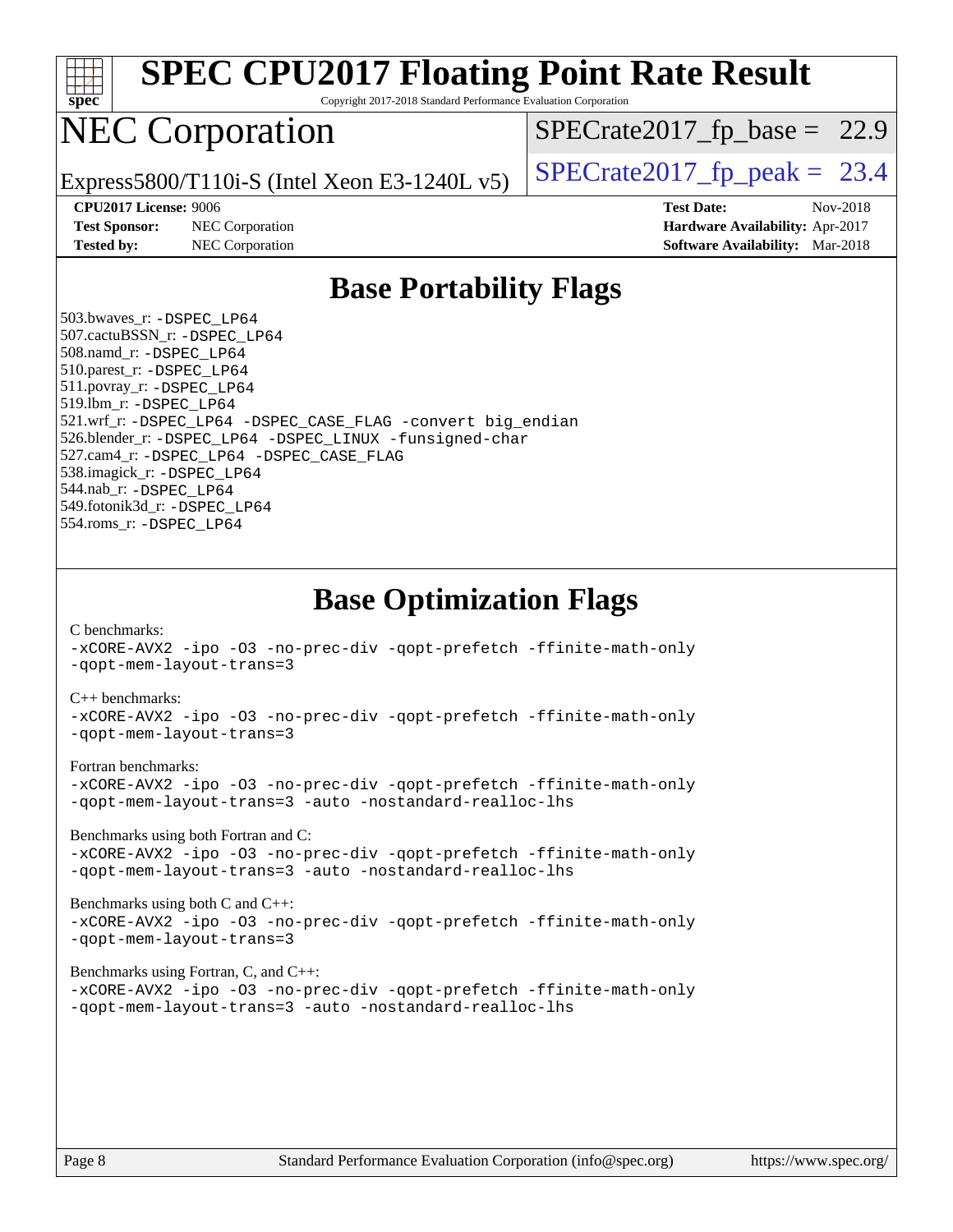| spe<br>U |  |  |  |  |  |
|----------|--|--|--|--|--|

Copyright 2017-2018 Standard Performance Evaluation Corporation

## NEC Corporation

 $SPECTate2017_fp\_base = 22.9$ 

Express5800/T110i-S (Intel Xeon E3-1240L v5)  $\left|$  [SPECrate2017\\_fp\\_peak =](http://www.spec.org/auto/cpu2017/Docs/result-fields.html#SPECrate2017fppeak) 23.4

**[CPU2017 License:](http://www.spec.org/auto/cpu2017/Docs/result-fields.html#CPU2017License)** 9006 **[Test Date:](http://www.spec.org/auto/cpu2017/Docs/result-fields.html#TestDate)** Nov-2018

**[Test Sponsor:](http://www.spec.org/auto/cpu2017/Docs/result-fields.html#TestSponsor)** NEC Corporation **[Hardware Availability:](http://www.spec.org/auto/cpu2017/Docs/result-fields.html#HardwareAvailability)** Apr-2017

**[Tested by:](http://www.spec.org/auto/cpu2017/Docs/result-fields.html#Testedby)** NEC Corporation **[Software Availability:](http://www.spec.org/auto/cpu2017/Docs/result-fields.html#SoftwareAvailability)** Mar-2018

### **[Peak Compiler Invocation](http://www.spec.org/auto/cpu2017/Docs/result-fields.html#PeakCompilerInvocation)**

[C benchmarks:](http://www.spec.org/auto/cpu2017/Docs/result-fields.html#Cbenchmarks) [icc -m64 -std=c11](http://www.spec.org/cpu2017/results/res2018q4/cpu2017-20181126-09859.flags.html#user_CCpeak_intel_icc_64bit_c11_33ee0cdaae7deeeab2a9725423ba97205ce30f63b9926c2519791662299b76a0318f32ddfffdc46587804de3178b4f9328c46fa7c2b0cd779d7a61945c91cd35)

[C++ benchmarks:](http://www.spec.org/auto/cpu2017/Docs/result-fields.html#CXXbenchmarks) [icpc -m64](http://www.spec.org/cpu2017/results/res2018q4/cpu2017-20181126-09859.flags.html#user_CXXpeak_intel_icpc_64bit_4ecb2543ae3f1412ef961e0650ca070fec7b7afdcd6ed48761b84423119d1bf6bdf5cad15b44d48e7256388bc77273b966e5eb805aefd121eb22e9299b2ec9d9)

[Fortran benchmarks](http://www.spec.org/auto/cpu2017/Docs/result-fields.html#Fortranbenchmarks): [ifort -m64](http://www.spec.org/cpu2017/results/res2018q4/cpu2017-20181126-09859.flags.html#user_FCpeak_intel_ifort_64bit_24f2bb282fbaeffd6157abe4f878425411749daecae9a33200eee2bee2fe76f3b89351d69a8130dd5949958ce389cf37ff59a95e7a40d588e8d3a57e0c3fd751)

[Benchmarks using both Fortran and C:](http://www.spec.org/auto/cpu2017/Docs/result-fields.html#BenchmarksusingbothFortranandC) [ifort -m64](http://www.spec.org/cpu2017/results/res2018q4/cpu2017-20181126-09859.flags.html#user_CC_FCpeak_intel_ifort_64bit_24f2bb282fbaeffd6157abe4f878425411749daecae9a33200eee2bee2fe76f3b89351d69a8130dd5949958ce389cf37ff59a95e7a40d588e8d3a57e0c3fd751) [icc -m64 -std=c11](http://www.spec.org/cpu2017/results/res2018q4/cpu2017-20181126-09859.flags.html#user_CC_FCpeak_intel_icc_64bit_c11_33ee0cdaae7deeeab2a9725423ba97205ce30f63b9926c2519791662299b76a0318f32ddfffdc46587804de3178b4f9328c46fa7c2b0cd779d7a61945c91cd35)

[Benchmarks using both C and C++](http://www.spec.org/auto/cpu2017/Docs/result-fields.html#BenchmarksusingbothCandCXX): [icpc -m64](http://www.spec.org/cpu2017/results/res2018q4/cpu2017-20181126-09859.flags.html#user_CC_CXXpeak_intel_icpc_64bit_4ecb2543ae3f1412ef961e0650ca070fec7b7afdcd6ed48761b84423119d1bf6bdf5cad15b44d48e7256388bc77273b966e5eb805aefd121eb22e9299b2ec9d9) [icc -m64 -std=c11](http://www.spec.org/cpu2017/results/res2018q4/cpu2017-20181126-09859.flags.html#user_CC_CXXpeak_intel_icc_64bit_c11_33ee0cdaae7deeeab2a9725423ba97205ce30f63b9926c2519791662299b76a0318f32ddfffdc46587804de3178b4f9328c46fa7c2b0cd779d7a61945c91cd35)

[Benchmarks using Fortran, C, and C++:](http://www.spec.org/auto/cpu2017/Docs/result-fields.html#BenchmarksusingFortranCandCXX) [icpc -m64](http://www.spec.org/cpu2017/results/res2018q4/cpu2017-20181126-09859.flags.html#user_CC_CXX_FCpeak_intel_icpc_64bit_4ecb2543ae3f1412ef961e0650ca070fec7b7afdcd6ed48761b84423119d1bf6bdf5cad15b44d48e7256388bc77273b966e5eb805aefd121eb22e9299b2ec9d9) [icc -m64 -std=c11](http://www.spec.org/cpu2017/results/res2018q4/cpu2017-20181126-09859.flags.html#user_CC_CXX_FCpeak_intel_icc_64bit_c11_33ee0cdaae7deeeab2a9725423ba97205ce30f63b9926c2519791662299b76a0318f32ddfffdc46587804de3178b4f9328c46fa7c2b0cd779d7a61945c91cd35) [ifort -m64](http://www.spec.org/cpu2017/results/res2018q4/cpu2017-20181126-09859.flags.html#user_CC_CXX_FCpeak_intel_ifort_64bit_24f2bb282fbaeffd6157abe4f878425411749daecae9a33200eee2bee2fe76f3b89351d69a8130dd5949958ce389cf37ff59a95e7a40d588e8d3a57e0c3fd751)

**[Peak Portability Flags](http://www.spec.org/auto/cpu2017/Docs/result-fields.html#PeakPortabilityFlags)**

Same as Base Portability Flags

### **[Peak Optimization Flags](http://www.spec.org/auto/cpu2017/Docs/result-fields.html#PeakOptimizationFlags)**

[C benchmarks](http://www.spec.org/auto/cpu2017/Docs/result-fields.html#Cbenchmarks):

```
 519.lbm_r: -prof-gen(pass 1) -prof-use(pass 2) -ipo -xCORE-AVX2 -O3
-no-prec-div -qopt-prefetch -ffinite-math-only
-qopt-mem-layout-trans=3
 538.imagick_r: -xCORE-AVX2 -ipo -O3 -no-prec-div -qopt-prefetch
-ffinite-math-only -qopt-mem-layout-trans=3
544.nab_r: basepeak = yes
C++ benchmarks: 
 508.namd_r: -prof-gen(pass 1) -prof-use(pass 2) -ipo -xCORE-AVX2 -O3
-no-prec-div -qopt-prefetch -ffinite-math-only
-qopt-mem-layout-trans=3
```
**(Continued on next page)**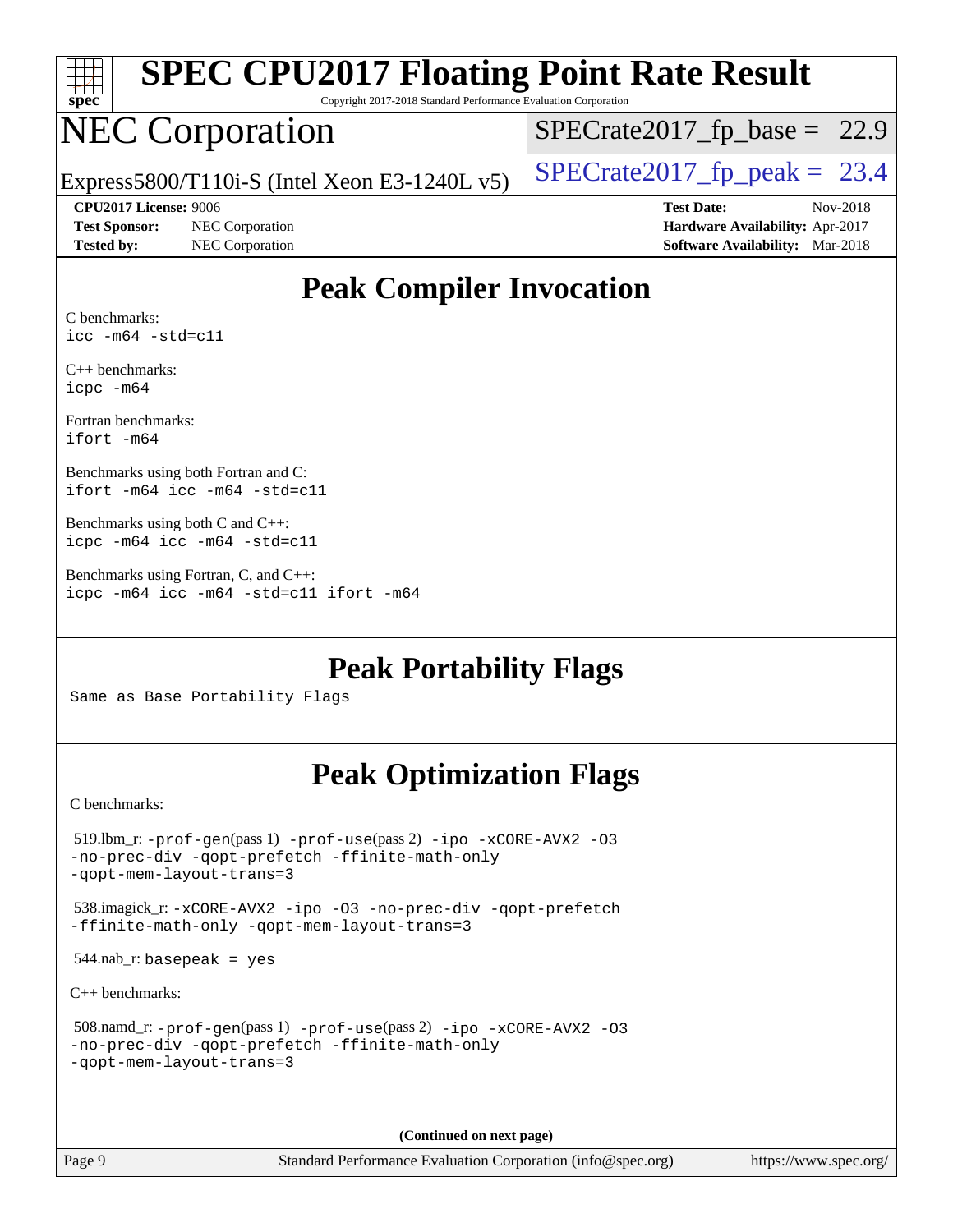

Copyright 2017-2018 Standard Performance Evaluation Corporation

## NEC Corporation

 $SPECTate2017_fp\_base = 22.9$ 

Express5800/T110i-S (Intel Xeon E3-1240L v5)  $\left|$  [SPECrate2017\\_fp\\_peak =](http://www.spec.org/auto/cpu2017/Docs/result-fields.html#SPECrate2017fppeak) 23.4

**[Tested by:](http://www.spec.org/auto/cpu2017/Docs/result-fields.html#Testedby)** NEC Corporation **[Software Availability:](http://www.spec.org/auto/cpu2017/Docs/result-fields.html#SoftwareAvailability)** Mar-2018

**[CPU2017 License:](http://www.spec.org/auto/cpu2017/Docs/result-fields.html#CPU2017License)** 9006 **[Test Date:](http://www.spec.org/auto/cpu2017/Docs/result-fields.html#TestDate)** Nov-2018 **[Test Sponsor:](http://www.spec.org/auto/cpu2017/Docs/result-fields.html#TestSponsor)** NEC Corporation **[Hardware Availability:](http://www.spec.org/auto/cpu2017/Docs/result-fields.html#HardwareAvailability)** Apr-2017

### **[Peak Optimization Flags \(Continued\)](http://www.spec.org/auto/cpu2017/Docs/result-fields.html#PeakOptimizationFlags)**

 510.parest\_r: [-xCORE-AVX2](http://www.spec.org/cpu2017/results/res2018q4/cpu2017-20181126-09859.flags.html#user_peakCXXOPTIMIZE510_parest_r_f-xCORE-AVX2) [-ipo](http://www.spec.org/cpu2017/results/res2018q4/cpu2017-20181126-09859.flags.html#user_peakCXXOPTIMIZE510_parest_r_f-ipo) [-O3](http://www.spec.org/cpu2017/results/res2018q4/cpu2017-20181126-09859.flags.html#user_peakCXXOPTIMIZE510_parest_r_f-O3) [-no-prec-div](http://www.spec.org/cpu2017/results/res2018q4/cpu2017-20181126-09859.flags.html#user_peakCXXOPTIMIZE510_parest_r_f-no-prec-div) [-qopt-prefetch](http://www.spec.org/cpu2017/results/res2018q4/cpu2017-20181126-09859.flags.html#user_peakCXXOPTIMIZE510_parest_r_f-qopt-prefetch) [-ffinite-math-only](http://www.spec.org/cpu2017/results/res2018q4/cpu2017-20181126-09859.flags.html#user_peakCXXOPTIMIZE510_parest_r_f_finite_math_only_cb91587bd2077682c4b38af759c288ed7c732db004271a9512da14a4f8007909a5f1427ecbf1a0fb78ff2a814402c6114ac565ca162485bbcae155b5e4258871) [-qopt-mem-layout-trans=3](http://www.spec.org/cpu2017/results/res2018q4/cpu2017-20181126-09859.flags.html#user_peakCXXOPTIMIZE510_parest_r_f-qopt-mem-layout-trans_de80db37974c74b1f0e20d883f0b675c88c3b01e9d123adea9b28688d64333345fb62bc4a798493513fdb68f60282f9a726aa07f478b2f7113531aecce732043) [Fortran benchmarks](http://www.spec.org/auto/cpu2017/Docs/result-fields.html#Fortranbenchmarks): 503.bwaves\_r: [-xCORE-AVX2](http://www.spec.org/cpu2017/results/res2018q4/cpu2017-20181126-09859.flags.html#user_peakFOPTIMIZE503_bwaves_r_f-xCORE-AVX2) [-ipo](http://www.spec.org/cpu2017/results/res2018q4/cpu2017-20181126-09859.flags.html#user_peakFOPTIMIZE503_bwaves_r_f-ipo) [-O3](http://www.spec.org/cpu2017/results/res2018q4/cpu2017-20181126-09859.flags.html#user_peakFOPTIMIZE503_bwaves_r_f-O3) [-no-prec-div](http://www.spec.org/cpu2017/results/res2018q4/cpu2017-20181126-09859.flags.html#user_peakFOPTIMIZE503_bwaves_r_f-no-prec-div) [-qopt-prefetch](http://www.spec.org/cpu2017/results/res2018q4/cpu2017-20181126-09859.flags.html#user_peakFOPTIMIZE503_bwaves_r_f-qopt-prefetch) [-ffinite-math-only](http://www.spec.org/cpu2017/results/res2018q4/cpu2017-20181126-09859.flags.html#user_peakFOPTIMIZE503_bwaves_r_f_finite_math_only_cb91587bd2077682c4b38af759c288ed7c732db004271a9512da14a4f8007909a5f1427ecbf1a0fb78ff2a814402c6114ac565ca162485bbcae155b5e4258871) [-qopt-mem-layout-trans=3](http://www.spec.org/cpu2017/results/res2018q4/cpu2017-20181126-09859.flags.html#user_peakFOPTIMIZE503_bwaves_r_f-qopt-mem-layout-trans_de80db37974c74b1f0e20d883f0b675c88c3b01e9d123adea9b28688d64333345fb62bc4a798493513fdb68f60282f9a726aa07f478b2f7113531aecce732043) [-auto](http://www.spec.org/cpu2017/results/res2018q4/cpu2017-20181126-09859.flags.html#user_peakFOPTIMIZE503_bwaves_r_f-auto) [-nostandard-realloc-lhs](http://www.spec.org/cpu2017/results/res2018q4/cpu2017-20181126-09859.flags.html#user_peakEXTRA_FOPTIMIZE503_bwaves_r_f_2003_std_realloc_82b4557e90729c0f113870c07e44d33d6f5a304b4f63d4c15d2d0f1fab99f5daaed73bdb9275d9ae411527f28b936061aa8b9c8f2d63842963b95c9dd6426b8a) 549.fotonik3d\_r: Same as 503.bwaves\_r 554.roms\_r: [-prof-gen](http://www.spec.org/cpu2017/results/res2018q4/cpu2017-20181126-09859.flags.html#user_peakPASS1_FFLAGSPASS1_LDFLAGS554_roms_r_prof_gen_5aa4926d6013ddb2a31985c654b3eb18169fc0c6952a63635c234f711e6e63dd76e94ad52365559451ec499a2cdb89e4dc58ba4c67ef54ca681ffbe1461d6b36)(pass 1) [-prof-use](http://www.spec.org/cpu2017/results/res2018q4/cpu2017-20181126-09859.flags.html#user_peakPASS2_FFLAGSPASS2_LDFLAGS554_roms_r_prof_use_1a21ceae95f36a2b53c25747139a6c16ca95bd9def2a207b4f0849963b97e94f5260e30a0c64f4bb623698870e679ca08317ef8150905d41bd88c6f78df73f19)(pass 2) [-ipo](http://www.spec.org/cpu2017/results/res2018q4/cpu2017-20181126-09859.flags.html#user_peakPASS1_FOPTIMIZEPASS2_FOPTIMIZE554_roms_r_f-ipo) [-xCORE-AVX2](http://www.spec.org/cpu2017/results/res2018q4/cpu2017-20181126-09859.flags.html#user_peakPASS2_FOPTIMIZE554_roms_r_f-xCORE-AVX2) [-O3](http://www.spec.org/cpu2017/results/res2018q4/cpu2017-20181126-09859.flags.html#user_peakPASS1_FOPTIMIZEPASS2_FOPTIMIZE554_roms_r_f-O3) [-no-prec-div](http://www.spec.org/cpu2017/results/res2018q4/cpu2017-20181126-09859.flags.html#user_peakPASS1_FOPTIMIZEPASS2_FOPTIMIZE554_roms_r_f-no-prec-div) [-qopt-prefetch](http://www.spec.org/cpu2017/results/res2018q4/cpu2017-20181126-09859.flags.html#user_peakPASS1_FOPTIMIZEPASS2_FOPTIMIZE554_roms_r_f-qopt-prefetch) [-ffinite-math-only](http://www.spec.org/cpu2017/results/res2018q4/cpu2017-20181126-09859.flags.html#user_peakPASS1_FOPTIMIZEPASS2_FOPTIMIZE554_roms_r_f_finite_math_only_cb91587bd2077682c4b38af759c288ed7c732db004271a9512da14a4f8007909a5f1427ecbf1a0fb78ff2a814402c6114ac565ca162485bbcae155b5e4258871) [-qopt-mem-layout-trans=3](http://www.spec.org/cpu2017/results/res2018q4/cpu2017-20181126-09859.flags.html#user_peakPASS1_FOPTIMIZEPASS2_FOPTIMIZE554_roms_r_f-qopt-mem-layout-trans_de80db37974c74b1f0e20d883f0b675c88c3b01e9d123adea9b28688d64333345fb62bc4a798493513fdb68f60282f9a726aa07f478b2f7113531aecce732043) [-auto](http://www.spec.org/cpu2017/results/res2018q4/cpu2017-20181126-09859.flags.html#user_peakPASS2_FOPTIMIZE554_roms_r_f-auto) [-nostandard-realloc-lhs](http://www.spec.org/cpu2017/results/res2018q4/cpu2017-20181126-09859.flags.html#user_peakEXTRA_FOPTIMIZE554_roms_r_f_2003_std_realloc_82b4557e90729c0f113870c07e44d33d6f5a304b4f63d4c15d2d0f1fab99f5daaed73bdb9275d9ae411527f28b936061aa8b9c8f2d63842963b95c9dd6426b8a) [Benchmarks using both Fortran and C](http://www.spec.org/auto/cpu2017/Docs/result-fields.html#BenchmarksusingbothFortranandC): [-prof-gen](http://www.spec.org/cpu2017/results/res2018q4/cpu2017-20181126-09859.flags.html#user_CC_FCpeak_prof_gen_5aa4926d6013ddb2a31985c654b3eb18169fc0c6952a63635c234f711e6e63dd76e94ad52365559451ec499a2cdb89e4dc58ba4c67ef54ca681ffbe1461d6b36)(pass 1) [-prof-use](http://www.spec.org/cpu2017/results/res2018q4/cpu2017-20181126-09859.flags.html#user_CC_FCpeak_prof_use_1a21ceae95f36a2b53c25747139a6c16ca95bd9def2a207b4f0849963b97e94f5260e30a0c64f4bb623698870e679ca08317ef8150905d41bd88c6f78df73f19)(pass 2) [-ipo](http://www.spec.org/cpu2017/results/res2018q4/cpu2017-20181126-09859.flags.html#user_CC_FCpeak_f-ipo) [-xCORE-AVX2](http://www.spec.org/cpu2017/results/res2018q4/cpu2017-20181126-09859.flags.html#user_CC_FCpeak_f-xCORE-AVX2) [-O3](http://www.spec.org/cpu2017/results/res2018q4/cpu2017-20181126-09859.flags.html#user_CC_FCpeak_f-O3) [-no-prec-div](http://www.spec.org/cpu2017/results/res2018q4/cpu2017-20181126-09859.flags.html#user_CC_FCpeak_f-no-prec-div) [-qopt-prefetch](http://www.spec.org/cpu2017/results/res2018q4/cpu2017-20181126-09859.flags.html#user_CC_FCpeak_f-qopt-prefetch) [-ffinite-math-only](http://www.spec.org/cpu2017/results/res2018q4/cpu2017-20181126-09859.flags.html#user_CC_FCpeak_f_finite_math_only_cb91587bd2077682c4b38af759c288ed7c732db004271a9512da14a4f8007909a5f1427ecbf1a0fb78ff2a814402c6114ac565ca162485bbcae155b5e4258871) [-qopt-mem-layout-trans=3](http://www.spec.org/cpu2017/results/res2018q4/cpu2017-20181126-09859.flags.html#user_CC_FCpeak_f-qopt-mem-layout-trans_de80db37974c74b1f0e20d883f0b675c88c3b01e9d123adea9b28688d64333345fb62bc4a798493513fdb68f60282f9a726aa07f478b2f7113531aecce732043) [-auto](http://www.spec.org/cpu2017/results/res2018q4/cpu2017-20181126-09859.flags.html#user_CC_FCpeak_f-auto) [-nostandard-realloc-lhs](http://www.spec.org/cpu2017/results/res2018q4/cpu2017-20181126-09859.flags.html#user_CC_FCpeak_f_2003_std_realloc_82b4557e90729c0f113870c07e44d33d6f5a304b4f63d4c15d2d0f1fab99f5daaed73bdb9275d9ae411527f28b936061aa8b9c8f2d63842963b95c9dd6426b8a) [Benchmarks using both C and C++](http://www.spec.org/auto/cpu2017/Docs/result-fields.html#BenchmarksusingbothCandCXX): 511.povray\_r: [-prof-gen](http://www.spec.org/cpu2017/results/res2018q4/cpu2017-20181126-09859.flags.html#user_peakPASS1_CFLAGSPASS1_CXXFLAGSPASS1_LDFLAGS511_povray_r_prof_gen_5aa4926d6013ddb2a31985c654b3eb18169fc0c6952a63635c234f711e6e63dd76e94ad52365559451ec499a2cdb89e4dc58ba4c67ef54ca681ffbe1461d6b36)(pass 1) [-prof-use](http://www.spec.org/cpu2017/results/res2018q4/cpu2017-20181126-09859.flags.html#user_peakPASS2_CFLAGSPASS2_CXXFLAGSPASS2_LDFLAGS511_povray_r_prof_use_1a21ceae95f36a2b53c25747139a6c16ca95bd9def2a207b4f0849963b97e94f5260e30a0c64f4bb623698870e679ca08317ef8150905d41bd88c6f78df73f19)(pass 2) [-ipo](http://www.spec.org/cpu2017/results/res2018q4/cpu2017-20181126-09859.flags.html#user_peakPASS1_COPTIMIZEPASS1_CXXOPTIMIZEPASS2_COPTIMIZEPASS2_CXXOPTIMIZE511_povray_r_f-ipo) [-xCORE-AVX2](http://www.spec.org/cpu2017/results/res2018q4/cpu2017-20181126-09859.flags.html#user_peakPASS2_COPTIMIZEPASS2_CXXOPTIMIZE511_povray_r_f-xCORE-AVX2) [-O3](http://www.spec.org/cpu2017/results/res2018q4/cpu2017-20181126-09859.flags.html#user_peakPASS1_COPTIMIZEPASS1_CXXOPTIMIZEPASS2_COPTIMIZEPASS2_CXXOPTIMIZE511_povray_r_f-O3) [-no-prec-div](http://www.spec.org/cpu2017/results/res2018q4/cpu2017-20181126-09859.flags.html#user_peakPASS1_COPTIMIZEPASS1_CXXOPTIMIZEPASS2_COPTIMIZEPASS2_CXXOPTIMIZE511_povray_r_f-no-prec-div) [-qopt-prefetch](http://www.spec.org/cpu2017/results/res2018q4/cpu2017-20181126-09859.flags.html#user_peakPASS1_COPTIMIZEPASS1_CXXOPTIMIZEPASS2_COPTIMIZEPASS2_CXXOPTIMIZE511_povray_r_f-qopt-prefetch) [-ffinite-math-only](http://www.spec.org/cpu2017/results/res2018q4/cpu2017-20181126-09859.flags.html#user_peakPASS1_COPTIMIZEPASS1_CXXOPTIMIZEPASS2_COPTIMIZEPASS2_CXXOPTIMIZE511_povray_r_f_finite_math_only_cb91587bd2077682c4b38af759c288ed7c732db004271a9512da14a4f8007909a5f1427ecbf1a0fb78ff2a814402c6114ac565ca162485bbcae155b5e4258871) [-qopt-mem-layout-trans=3](http://www.spec.org/cpu2017/results/res2018q4/cpu2017-20181126-09859.flags.html#user_peakPASS1_COPTIMIZEPASS1_CXXOPTIMIZEPASS2_COPTIMIZEPASS2_CXXOPTIMIZE511_povray_r_f-qopt-mem-layout-trans_de80db37974c74b1f0e20d883f0b675c88c3b01e9d123adea9b28688d64333345fb62bc4a798493513fdb68f60282f9a726aa07f478b2f7113531aecce732043) 526.blender\_r: [-xCORE-AVX2](http://www.spec.org/cpu2017/results/res2018q4/cpu2017-20181126-09859.flags.html#user_peakCOPTIMIZECXXOPTIMIZE526_blender_r_f-xCORE-AVX2) [-ipo](http://www.spec.org/cpu2017/results/res2018q4/cpu2017-20181126-09859.flags.html#user_peakCOPTIMIZECXXOPTIMIZE526_blender_r_f-ipo) [-O3](http://www.spec.org/cpu2017/results/res2018q4/cpu2017-20181126-09859.flags.html#user_peakCOPTIMIZECXXOPTIMIZE526_blender_r_f-O3) [-no-prec-div](http://www.spec.org/cpu2017/results/res2018q4/cpu2017-20181126-09859.flags.html#user_peakCOPTIMIZECXXOPTIMIZE526_blender_r_f-no-prec-div) [-qopt-prefetch](http://www.spec.org/cpu2017/results/res2018q4/cpu2017-20181126-09859.flags.html#user_peakCOPTIMIZECXXOPTIMIZE526_blender_r_f-qopt-prefetch) [-ffinite-math-only](http://www.spec.org/cpu2017/results/res2018q4/cpu2017-20181126-09859.flags.html#user_peakCOPTIMIZECXXOPTIMIZE526_blender_r_f_finite_math_only_cb91587bd2077682c4b38af759c288ed7c732db004271a9512da14a4f8007909a5f1427ecbf1a0fb78ff2a814402c6114ac565ca162485bbcae155b5e4258871) [-qopt-mem-layout-trans=3](http://www.spec.org/cpu2017/results/res2018q4/cpu2017-20181126-09859.flags.html#user_peakCOPTIMIZECXXOPTIMIZE526_blender_r_f-qopt-mem-layout-trans_de80db37974c74b1f0e20d883f0b675c88c3b01e9d123adea9b28688d64333345fb62bc4a798493513fdb68f60282f9a726aa07f478b2f7113531aecce732043) [Benchmarks using Fortran, C, and C++:](http://www.spec.org/auto/cpu2017/Docs/result-fields.html#BenchmarksusingFortranCandCXX) [-xCORE-AVX2](http://www.spec.org/cpu2017/results/res2018q4/cpu2017-20181126-09859.flags.html#user_CC_CXX_FCpeak_f-xCORE-AVX2) [-ipo](http://www.spec.org/cpu2017/results/res2018q4/cpu2017-20181126-09859.flags.html#user_CC_CXX_FCpeak_f-ipo) [-O3](http://www.spec.org/cpu2017/results/res2018q4/cpu2017-20181126-09859.flags.html#user_CC_CXX_FCpeak_f-O3) [-no-prec-div](http://www.spec.org/cpu2017/results/res2018q4/cpu2017-20181126-09859.flags.html#user_CC_CXX_FCpeak_f-no-prec-div) [-qopt-prefetch](http://www.spec.org/cpu2017/results/res2018q4/cpu2017-20181126-09859.flags.html#user_CC_CXX_FCpeak_f-qopt-prefetch) [-ffinite-math-only](http://www.spec.org/cpu2017/results/res2018q4/cpu2017-20181126-09859.flags.html#user_CC_CXX_FCpeak_f_finite_math_only_cb91587bd2077682c4b38af759c288ed7c732db004271a9512da14a4f8007909a5f1427ecbf1a0fb78ff2a814402c6114ac565ca162485bbcae155b5e4258871) [-qopt-mem-layout-trans=3](http://www.spec.org/cpu2017/results/res2018q4/cpu2017-20181126-09859.flags.html#user_CC_CXX_FCpeak_f-qopt-mem-layout-trans_de80db37974c74b1f0e20d883f0b675c88c3b01e9d123adea9b28688d64333345fb62bc4a798493513fdb68f60282f9a726aa07f478b2f7113531aecce732043) [-auto](http://www.spec.org/cpu2017/results/res2018q4/cpu2017-20181126-09859.flags.html#user_CC_CXX_FCpeak_f-auto) [-nostandard-realloc-lhs](http://www.spec.org/cpu2017/results/res2018q4/cpu2017-20181126-09859.flags.html#user_CC_CXX_FCpeak_f_2003_std_realloc_82b4557e90729c0f113870c07e44d33d6f5a304b4f63d4c15d2d0f1fab99f5daaed73bdb9275d9ae411527f28b936061aa8b9c8f2d63842963b95c9dd6426b8a) The flags files that were used to format this result can be browsed at <http://www.spec.org/cpu2017/flags/Intel-ic18.0-official-linux64.2017-12-21.html> <http://www.spec.org/cpu2017/flags/NEC-Platform-Settings-110i-RevA.html>

You can also download the XML flags sources by saving the following links: <http://www.spec.org/cpu2017/flags/Intel-ic18.0-official-linux64.2017-12-21.xml> <http://www.spec.org/cpu2017/flags/NEC-Platform-Settings-110i-RevA.xml>